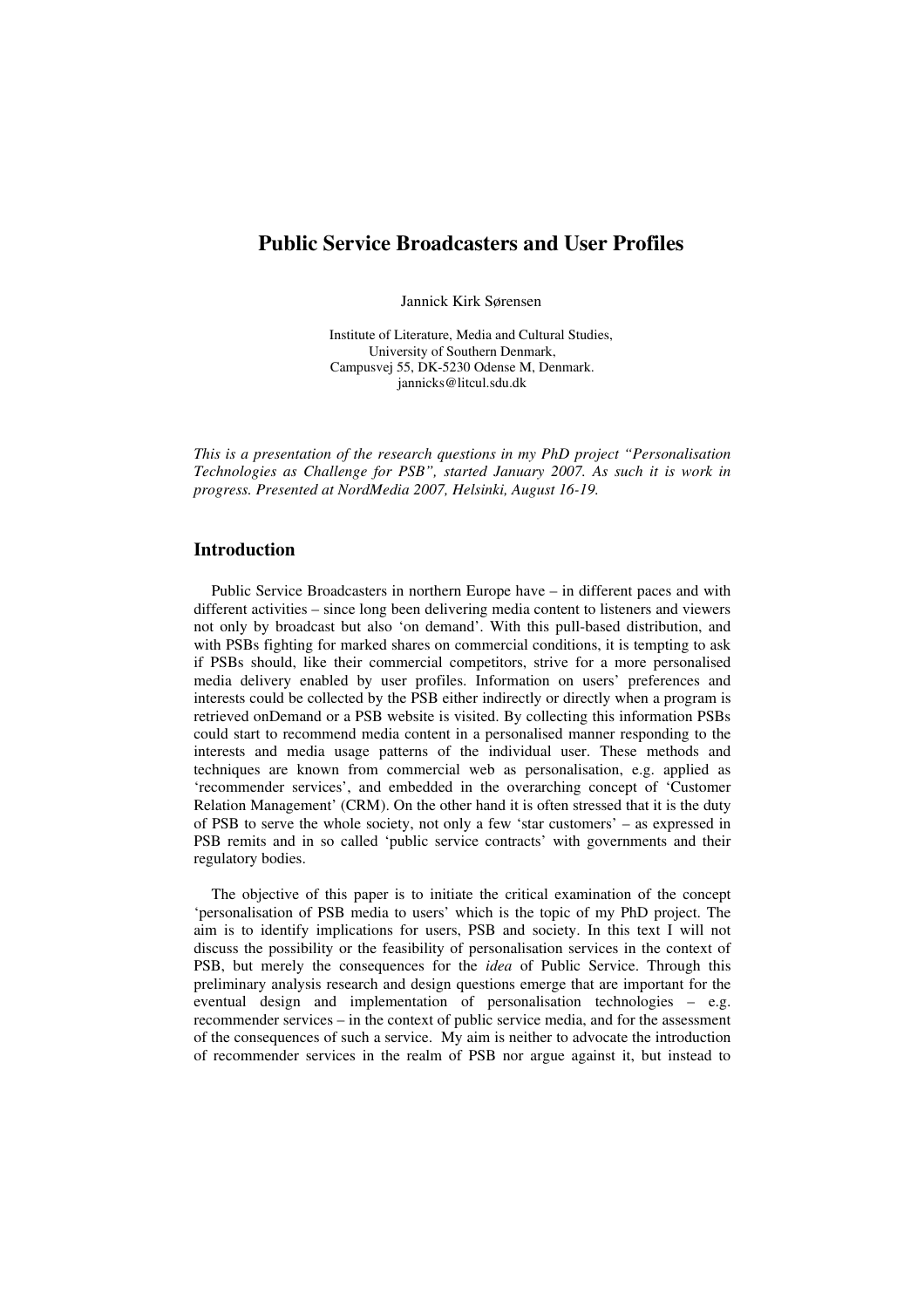examine the eventual implications. Two kinds of problems are discussed; one concerns a possible shift in editorial power, the other concerns surveillance and privacy aspects.

# **Background**

What would happen to the idea of Public Service Broadcasting if PSB organisations would provide the users with means to personalise media content to their own interests? In order to discuss this overall question I will hypothetically examine the consequences of personalisation of PSB media by automatic recommender services. Shortly described do automatic recommender services monitor your preferences and habits, compare these with large amounts of similar data of other users, and on that basis recommend you items that are assumed to be of your interest. But first, I will introduce the main elements: user profiles, user modelling, recommender services, customer relation management and 'Public Service Broadcast'.

#### *User Profiles*

The idea of personalisation could be said to be closely related with the development of the computer. At the old mainframe computers in 1970ies processing power was a scarce resource and subsequently the different users had to 'queue up' in the memory of the machine when requesting data to be retrieved or processed. In this way user profiles keeping track of each individual user's requests were invented through the development of the UNIX mainframe computer (Wikipedia, 2007). The advent of the personal computer emphasised the personalisation further as a typical PC would be used by more than one person, and subsequently the need for assignment of access rights and division of data emerged. Later the Internet, and particularly websites where users enter personal data, became the extension of the idea of user profiles to a network structure. Today the concept of user profiles is applied in an indefinite number of contexts and is an almost invisible everyday truism, which however in very concrete ways express phenomena such as 'access' and 'control'. User profiles are however practically unknown in the context of PSB media. Only where PSB activities include social forums, e.g. communities, user profiles and logins are applied. However, users of these PSB services are often holding a large number of different user profiles due to the often occurring lack of a central PSB user database that could enable single-sign-on user profiles. This is caused either by noncoordinated activities by independent the PSB departments <sup>1</sup> or caused by national data protection rules 2 . The fact that users create several user profiles can however also

 $1$  E.g. in the case of DR.dk, where user data and user profiles until now has been stored in a number of - uncoordinated databases for each service, according to research interview with online editor, DR, Jens Poder, spring 2007.

 $2$  E.g. as in the case of ARD and ZDF. In this context German data protection rules prohibits cross-utilisation of user data.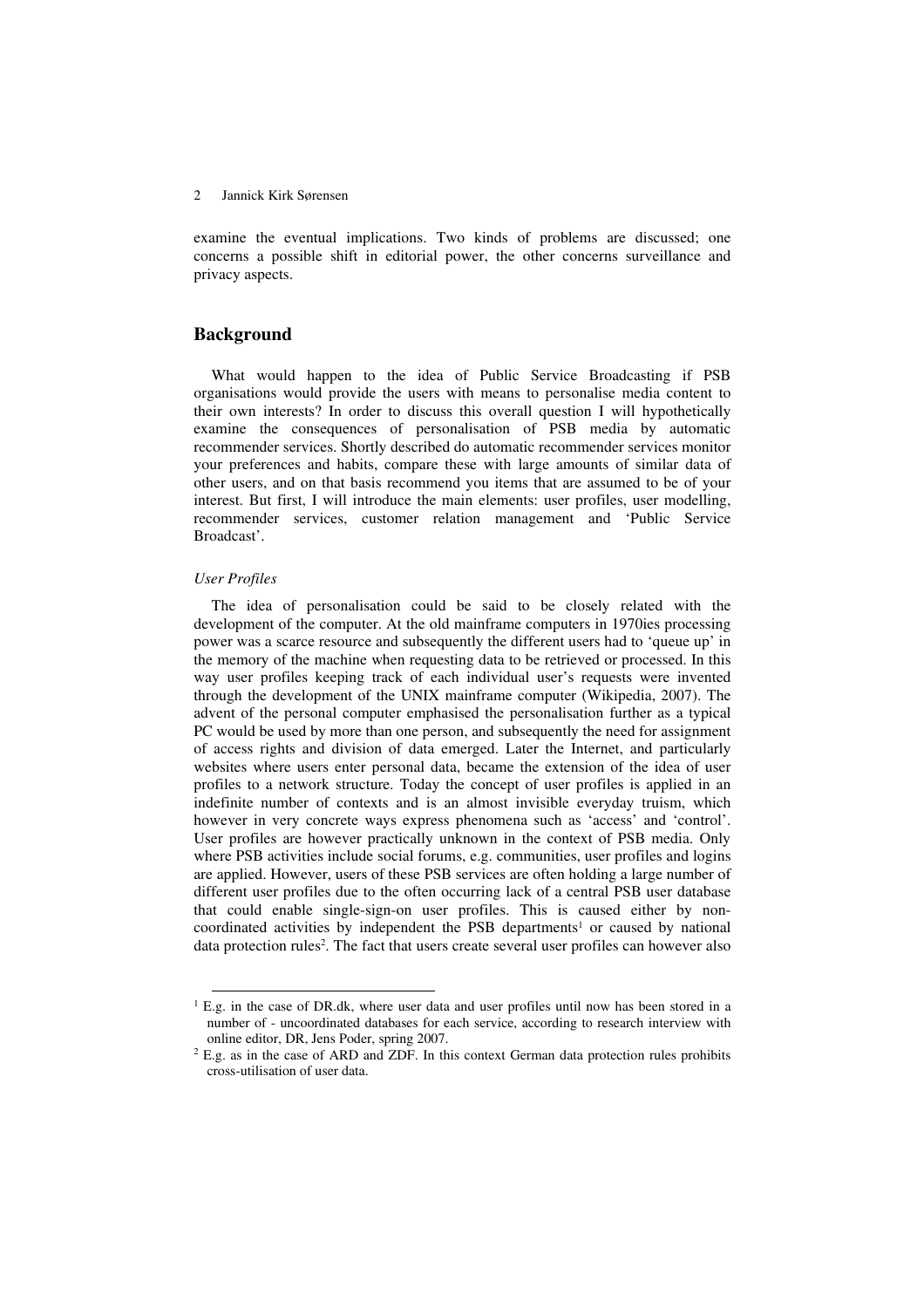be socially motivated, as users want to present themselves with another identity than the one already known in the community.

### *User Modelling*

To build a user profile, a formalised 'modelling' of the user and her activities is needed to determine which data should be collected, and in which system architecture it should be stored. The concept 'user modelling' was introduced in a classic computer science text by Elaine Rich (Rich, 1981 / 1999). Here the focus of user modelling is the work-oriented use of computers with the overall goal of utilizing manpower and resources more cost efficient e.g. in faster workflows, in expert systems or in automated customer dialogue systems. The purpose of deriving information about the user is here driven by an engineering paradigm of optimising the workflow and efficiency. The vision is here to describe all relevant action unambiguously and categorical. Compared to media usage, that is often motivated by curiosity and entertainment, the idea of categorical user modelling seems problematic.

#### *Recommender Services*

Formalized descriptions of users and their activities can form the base for automated recommendation systems. Recommender systems collect data about your activities and compare these data with large amounts other users' data about activities to find patterns of similarities between items or users. When your affiliation with one of these patterns is determined, items from this pattern can be recommended to you. The comparison can either be based in similarities between items or between users, yielding different search results but also having different implications for privacy; when comparing items is, users' identities can be kept anonymous (Ali et al., 2004).

Within the media industry prominent examples include Amazon's recommendations of 'what other customers also bought', and the web music service 'Last.fm's recommendation of music you don't know but is in your taste. When you sign up with Last.fm a program installed on your computer that monitors which music you are listening to. This is reported to the Last.fm server that through data mining of other users' music usage, recommends music to you. The advantage is that you get your knowledge of music enhanced, for the Last.fm advantage is that they get valuable knowledge of patterns of users' music taste. These statistical patterns may eventually be sold as marketing information e.g. to record companies. A study showing the correlation between music types and personality types, indicate the user data of Last.fm could be valuable also in other contexts than just in the music industry (Rentfrow et al., 2003).

Also the Internet connected Personal Video Recorder system 'TiVo' (PVR) available in the U.S., should be mentioned as example. Here your TV-viewing is analysed – '*data mined'* - by a central server and you get recommendations of TV shows in return (Ali et al., 2004). The TiVo company is, however, reported to sell viewing data to advertisers, who in this way get detailed information on viewers'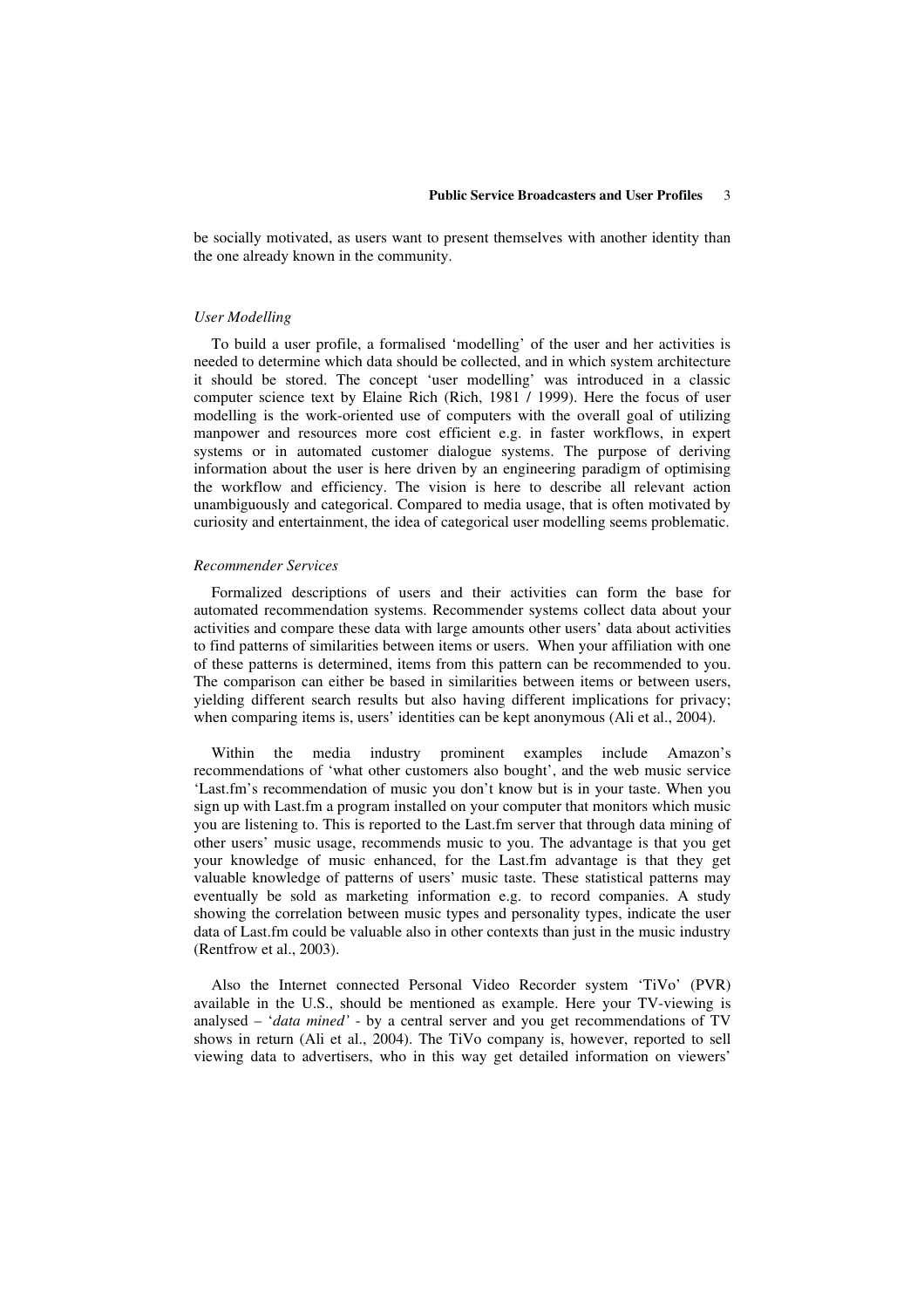behaviour and preferences (Spangler et al., 2006). Lately TiVo has started to use their PVR as a regular marketing platform<sup>3</sup>. In this way viewers are not only getting more control on their TV-viewing, now freed from broadcasting schedules, but also loosing freedom as their view habits are being scrutinised by advertisers argues Matt Carlson in an analysis of the power shift in the TV industry caused by PVRs (Carlson, 2006).

Several other applications of Recommender Services within the media industry could be mentioned, and several computer engineering and AI projects are concerned with targeting content, e.g. news, films or advertisements, to user profiles e.g.: (Raskutti et al., 1996; Smyth et al., 2000; Lee et al., 2001; Kazasis et al., 2003; Spangler et al., 2003; Yu et al., 2006; Lim et al., 2007). These engineering projects have in common that they do not pay much attention to users' motivation using the media products, or the meaning created hereby, but merely the mathematical similarity between items. The commercial logic behind user profiles recommender services is, seen from the company, to acquire knowledge on customers' habits and demands and to expose products more efficiently. Building up knowledge on users, expressed in user profiles, seem a promising business, a strategy as e.g. Google and Yahoo appear to follow. Seen from the users' and customers' side, the value could lie in getting introduced to new relevant products and save time by browsing and searching. A recommender service could thus be described as an active utilisation of the user history data.

## *Customer Relation Management*

Recommender systems are often embedded in a larger context of a long-term relationship between a customer and a company. This kind of relationships is often formalized in so-called 'Customer Relation Management' systems (CRM). The idea of CRM is to identify customers that are valuable to the company, strengthening the individual relation to them and to new similar customers, while discarding customers that are causing more loss than profit. The CRM idea also pursuits a thinking that focus more on the long-time relationships with customers than the single transaction, e.g. the purchase of a product.

### *Public Service Broadcasting*

The central entity in this research project, Public Service Broadcasting (PSB), was born long before ideas like 'user profiles' and 'personalisation' were developed. It was born in 1920'ies in the project of reaching every national citizen with information, education and entertainment (Tracey, 1998). The giant antennas and the powerful transmitter stations symbolised not only this universal access – or reach but also the unidirectional type of communication and the power of setting the agenda. Accusations of being paternalistic in the programming of the few channels available were uttered against the Public Service Broadcasters that on their side acted as state institutions with intentions both to educate and entertain the population. In the

<sup>&</sup>lt;sup>3</sup> www.tivo.com 'Product watch', provided by TiVO, searches for TV and video featuring specific goods, e.g. cars, if you inform your TiVo Personal Video Recorder that you intend to buy a new car.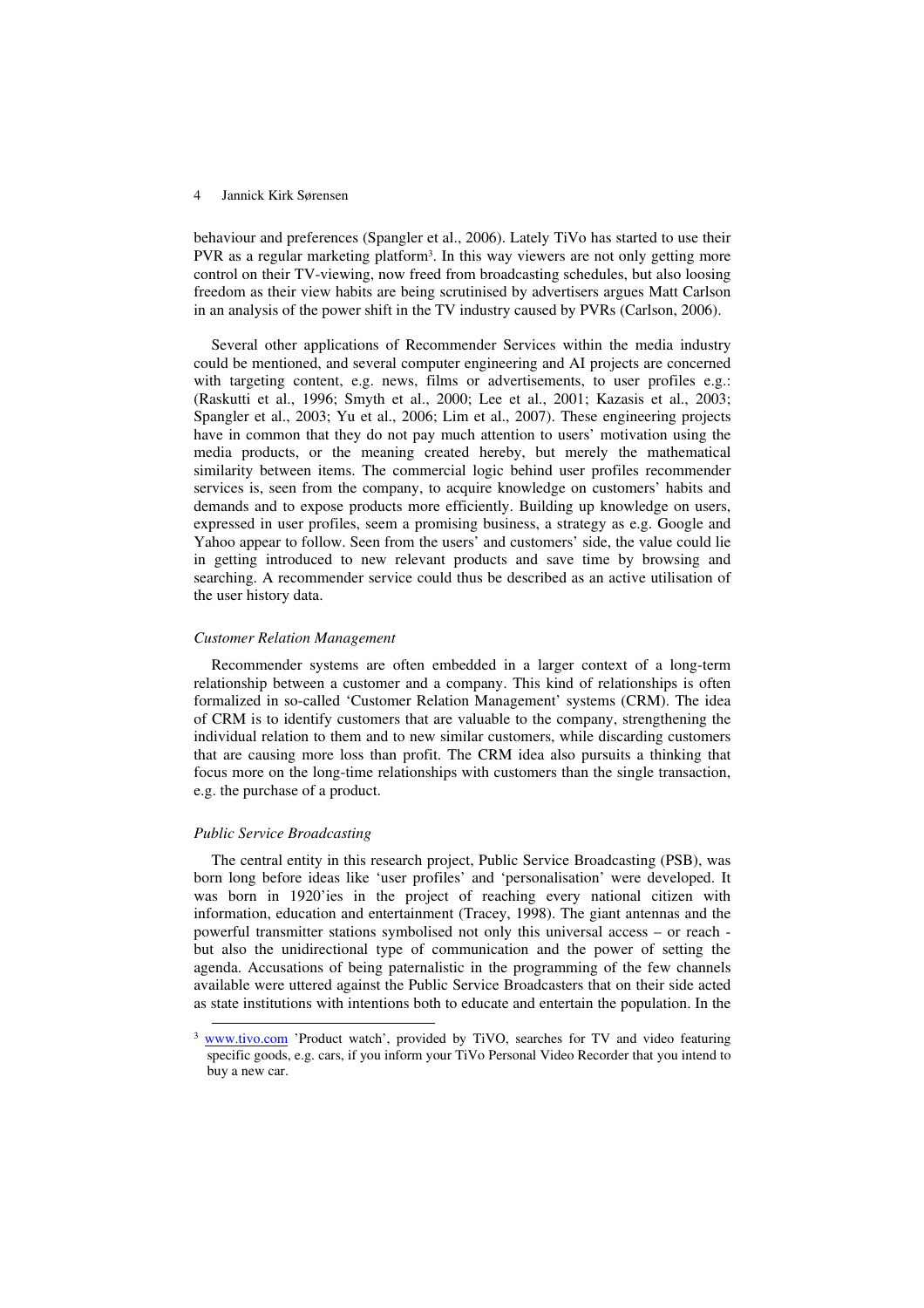beginning PSBs only slowly adjusted to the existence of differentiated audiences. PSB programming developed from discovering the existence of audiences, over identifying the programs' intended audiences, to later the launch of segmented channels and programs.

The scarcity of available radio spectrum limited the degree of segmentation of the programming in the beginning of the era of PSB, until internet media streaming and DAB (Digital Audio Broadcasting) recently shifted the problem to how programs and audiences could possibly find each other in the abundance of media products suddenly available. With a higher degree of onDemand retrieval the problem emerges how to organise content, and how to reach listeners and viewers. PSBs are now scrutinizing the media habits and behaviour of those formerly named 'audience', now merely 'users' or 'customers' 4 . Also the identity of 'broadcast' is under change by some PSBs. The 'B' in PSB for 'broadcasting' should rightly in these cases be exchanged with an 'M' for media; distribution and media retrieval runs now through so many technical channels and are segmented in so many ways that 'broadcasting' in the near future only may describe a part of the Public Service activities. The development in this respect by the different North European PSBs is however quite different.

## *PSB and CRM*

Picard (2005) introduces the concept of Customer Relation Management in relation to Public Service Broadcasting. Picard observes that a 'pay-for-service' culture among TV-viewers is emerging, setting the licence fee under pressure in a consumerdriven environment. Picard suggests introducing CRM into the activities of PSB as a response. With CRM PSBs could target users more directly with relevant content and thereby show the users the exact relationship between the licence fee paid and the product received. Unfortunately, the licence fee offices are kept separate from PSBs, making PSBs unable to approach users directly, Picard notes. Furthermore the methods applied in current PSB media research does not focus on creating and nurturing the relationship with users over time (Picard, 2005).

Lowe (2006) discusses further the possibilities of CRM in the context of PSB in a detailed examination of how the concept of CRM could impact, interfere with, or stimulate the activities of PSB. Lowe concludes that although the concept of CRM could help PSBs being more focused in their activities and more aware of the essential dialogue with users, the excluding aspects of CRM where some customers are identified as 'lost causes' which generate more costs than profit collides with the universalism in the public service remit of PSB serving all citizens in a nation. If CRM should be applied in the context of PSB, it cannot be any 'from the shelf' solution (Lowe, 2006).

<sup>&</sup>lt;sup>4</sup> In my interviews with employees of Danish Broadcasting Corporation (DR) the terms 'users' and 'customers' are routinely applied by the staff members and appears to be widely disseminated in the organisation.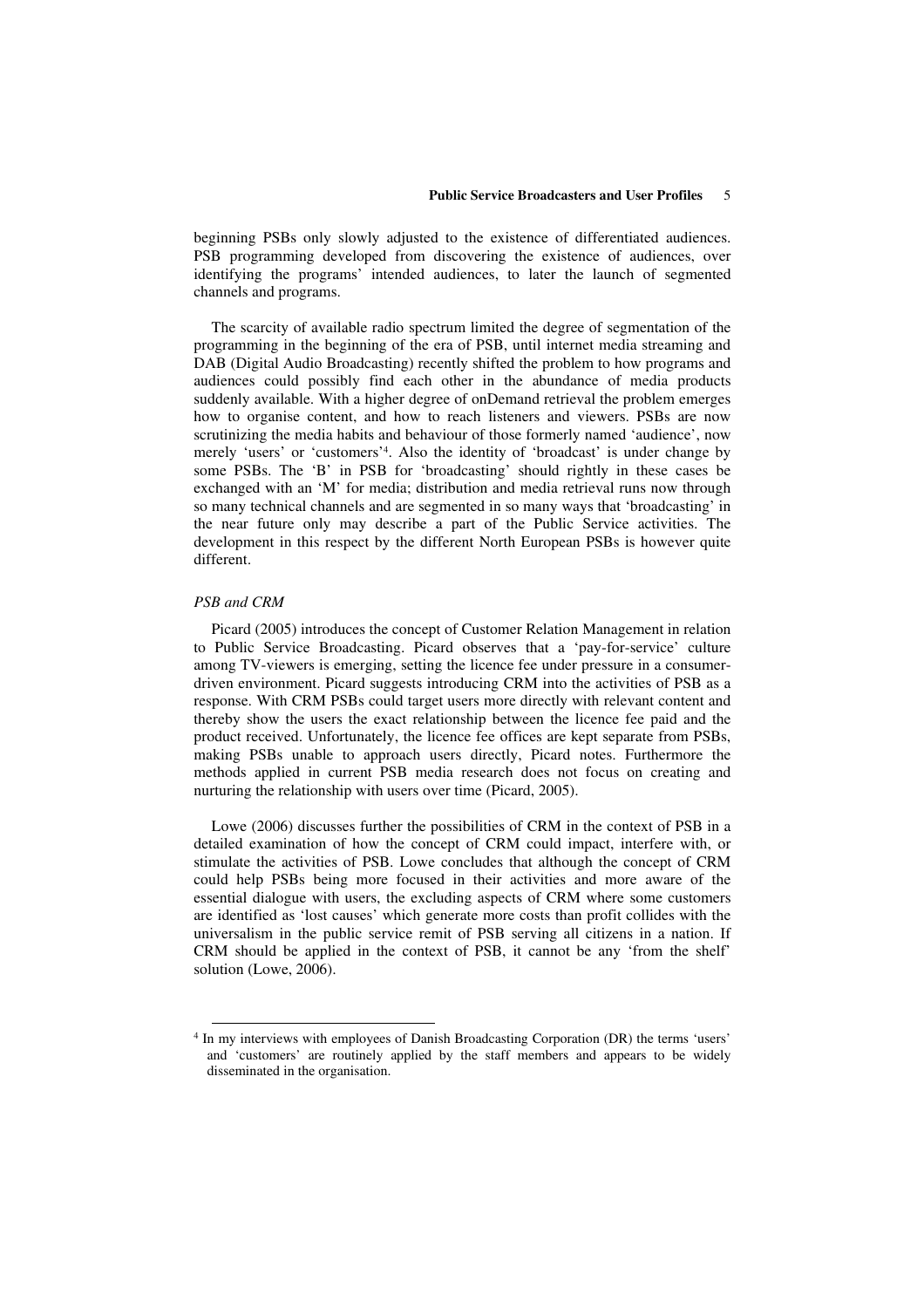It appears thus that the idea of PSB is in the middle of dramatic process of change where not only the contact between PSB organisations and users are under change, but also the very purpose and future of PSB are discussed; a topic that engages many researchers e.g.: (Tracey, 1998; Søndergaard, 1999; Hujanen et al., 2003; Steemer, 2003; McNair, 2005; Murdock, 2005; Nissen, 2005; Scannell, 2005; Leendertse, 2006; Leurdijk, 2006). Among those Lowe and Jauert (2005) stress the importance of redefining the PSB remit. In the light of both globalisation and individualisation of media the authors propose four functions for public service broadcasting: 1) PSB should be a beneficial socialising agent, building up social capital in society, 2) PSB should be a robust discursive medium, providing a locally situated forum not following the marked forces of differentiation, but the cultural of cohesion, 3) PSB should be a civil organisation independent from market and state, 4) PSB should facilitate democratic mediation of intercultural communication (Lowe et al., 2005). The point of Lowe and Jauert is that there is no marked substitute for PSB, and that PSB is getting increasingly important in the current European cultures, that are under fast changes by globalisation and individualisation. The idea of PSB is still to be 'public' in the sense of being a force of societal cohesion.

#### *Global Single-Sign-On*

To complete the basis for discussing 'user profiles and public service broadcasting' I will here shortly introduce to the current development within 'Global Single-Sign-On' engineering projects e.g.: (ETSI, 2005; MAGNET-beyond, 2006; Olesen et al., 2006). Where a normal user profile only access a single service (e.g. a webservice), single-sign-on user profiles can be used within a single organisational context, e.g. a workplace context (Windows login) or a federated internet service bundle such as 'Microsoft Passport' or Google. The idea of the 'global' or 'generic' user profile is however that the user is always identified and logged in, and as such does not need to login every time she enters or interacts with a new context. Global 'single-sign-on' user profiles could be used across different contexts e.g.: web services, physical access control (as keys, as tickets), as virtual access control (access to data), ecommerce (personalised marketing), context-aware services etc. For users global 'single-sign-on' profiles would solve many problems of remembering logins and passwords, but global single-sign-on profiles will also generate privacy questions of large dimensions (Dumortier, 2005). If such global profiles in the future become the standard for human interaction with the context, non-personalised services that does not require login - such as public service broadcasting - could become an exotic phenomenon.

# **Discussion**

North European PSBs are fighting two wars for survival today. The first 'war' is a commercial one for market shares. Here the aim is to show those, that are being referred to as the 'owners', namely politicians and voters, 'value for money', to show that the PSB organisation is efficient and competitive, but at the same time is no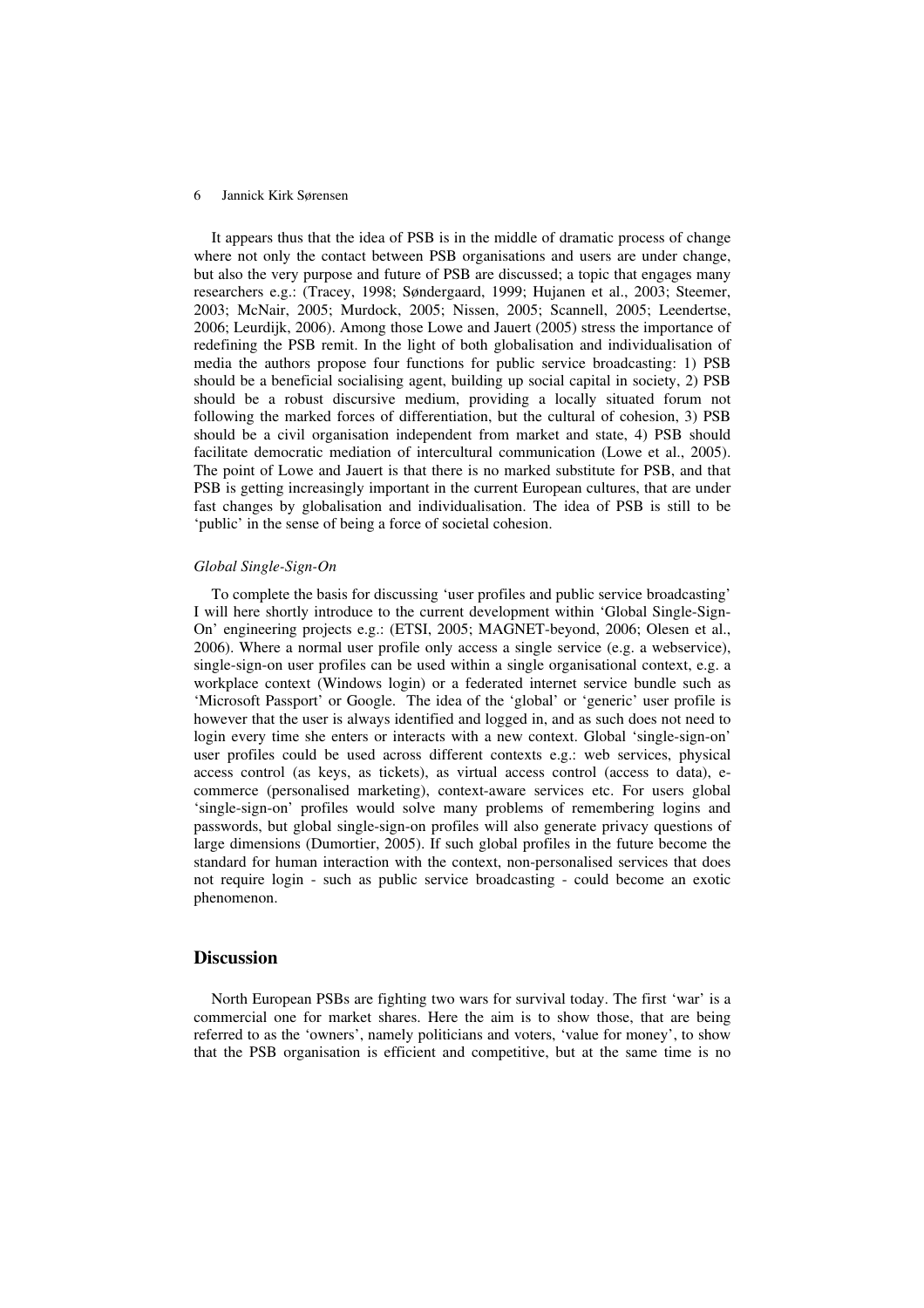threat to the 'real' commercial media industry. The other 'war' is to show the same politicians the fulfilment of the 'public service contracts' <sup>5</sup> and the PSB remit in general. In these contracts e.g. the dissemination of national culture to all citizens is typically emphasised. The idea of gathering the nation around shared themes expressed in media content such as TV-drama seems to play an important role in these contracts 6 . Modern PSBs are thus situated in a number of paradoxes and conflicting requirements.

#### *Open Questions*

If we try to merge the ideas of 'shared culture' and of 'cohesion of society' (Lowe et al., 2005; Scannell, 2005) with the idea of Customer Relation management, e.g. expressed in personalised media delivery, a dilemma appears that is particular problematic for PSBs. Should PSBs optimise their relationship with important and attractive 'star customers', e.g. by supplying personalised media services (Lowe, 2006) or should they insist on not targeting any content, just leaving content at disposal to whom it may concern? To which degree should modern PSBs decide on the programming, or should they rather let users decide the programming? What should be the balance between just presenting media content as on 'disposal' for onDemand listening / viewing in contrast to presenting composed flows of media content as we know as 'channels'?

Beyond this major question of PSBs position in relation to society and userscitizens, three specific questions emerge in relation to the application of user profiles in the context of Public Service Media. First, the question of how the PSB editorial intentions, that are strongly affiliated with the tradition of the broadcast media, now are being confronted with the selectiveness by users and recommender systems caused by interactivity and onDemand technologies.

Secondly, the question of personal integrity, surveillance and freedom: Who will have access to the user profiles? What kind of assumptions will the system make about personal preferences? Will the system understand the preferences? How can misconceptions about user preferences be corrected? Can user profile information be misused – by whom, when and for what purpose? Is there a kind of personal integrity associated to media consumption, making media consumption a private matter? Are these questions answered differently by different types of users?

Thirdly, it can be asked if the usage or consumption of media flows ('broadcast channels') has certain use qualities that can not be simulated by personalised media flows? Has broadcasting itself a unique quality, or is it rather the social awareness in the target group that yields a unique feeling of social belonging? These questions are

<sup>&</sup>lt;sup>5</sup> e.g. in Denmark: DR and Kulturministeriet (2006). Public service kontrakt mellem DR og kulturministeren for perioden 1. januar 2007 til 31. december 2010. For an European overview see: Coppens, T. (2005). Fine-tuned or Out-of-key? Critical reflections for Assessing PSB Performance. Cultural Dilemmas in Public Service Broadcasting. RIPE@2005. G. F. Lowe and P. Jauert. Göteborg, Nordicom.

<sup>6</sup> See the above mentioned Danish 'Public Service kontrakt'.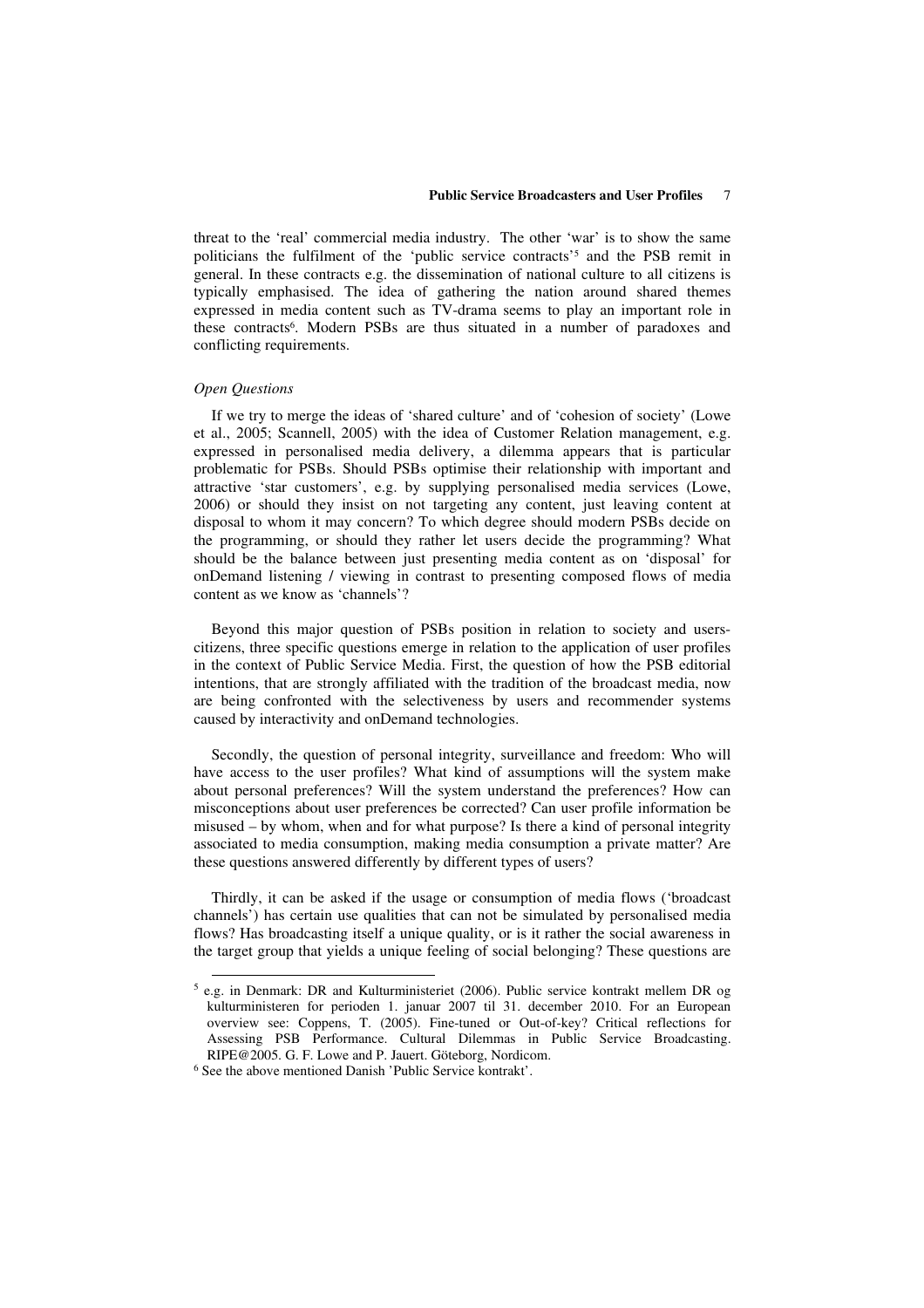important when assessing users' eventual value of personalised media flows or onDemand recommendations.

#### **Editorial implications of recommender systems**

#### *The Case of Personalised News*

Many types of media content are already or could be objects for personalised media recommendation systems, e.g.: TV shows (TiVO and Joost), music (Last.fm and Pandora), links (Google), news (iGoogle, Google News) or advertisements. Some types of this content are currently being provided by Public Service – e.g. TV shows and music, but particularly news is in the PSB context a topic of great attention. For example, PSB news production is often subject to discussions of eventual political bias, e.g. as seen in Denmark in relation to the news covering of the invasion of Iraq 2003 (Hjarvard et al., 2004). Personalised news recommendation is known both from the commercial web – e.g. Google News, and from computer science research e.g.: (Rodríguez et al., 2001; Maybury et al., 2004). Recommendation, selection and filtering of news seem thus to constitute a good case for discussing the apparent conflict between adopting media content to personal preferences versus the need of a shared public knowledge and debate. I will now look closer at an existing PSB onDemand news service to show the potentials and problems that could be related to the hypothetical implementation of recommender service.

In June 2007 the Danish PSB, DR, launched a classic – not personalised - web news service called 'DR-update'. The webpage shows to the left a video player window, to the right a tremendous long scrollable list of video clip news stories produced by journalists and the editorial staff. The video clips are approximately one minute long and the themes seem to vary from domestic politics, social matters, and foreign politics to stories with high entertainment value. The 'DR-Update', equipped with its own editorial staff, was launched in the middle of the biggest budget cutdown in history of DR when approximately every tenth employee had to leave DR. Possibly 'DR-Update' is DRs response to the competitor 'TV2's launch of a CNNclone 24-hour news broadcast channel autumn 2006.

The competition between the broadcasters and other providers of web news will not be my topic, neither the budget cut-down, but 'DR-update' constitutes an interesting example of an onDemand PSB news service that *could* be personalised. In current version 1 (accessed June and July 2007) users can either select between the five most seen clips and the five highest rated, or scroll down the long list of  $35 - 50$ video clips. This 'filtering' of five most seen or highest rated does not differentiate between news genres or clusters items in other ways, only it shows what the majority of viewers choose indirectly by viewing or directly by rating. The sequence of news stories in scroll list to the right is decided upon by the 'DR-update' editorial staff. This long scrollable list of news items would be an obvious case for personalised filtering. Different filtering methods could be applied; from data mining users' behaviour and use to form clusters of news items matching different typologies of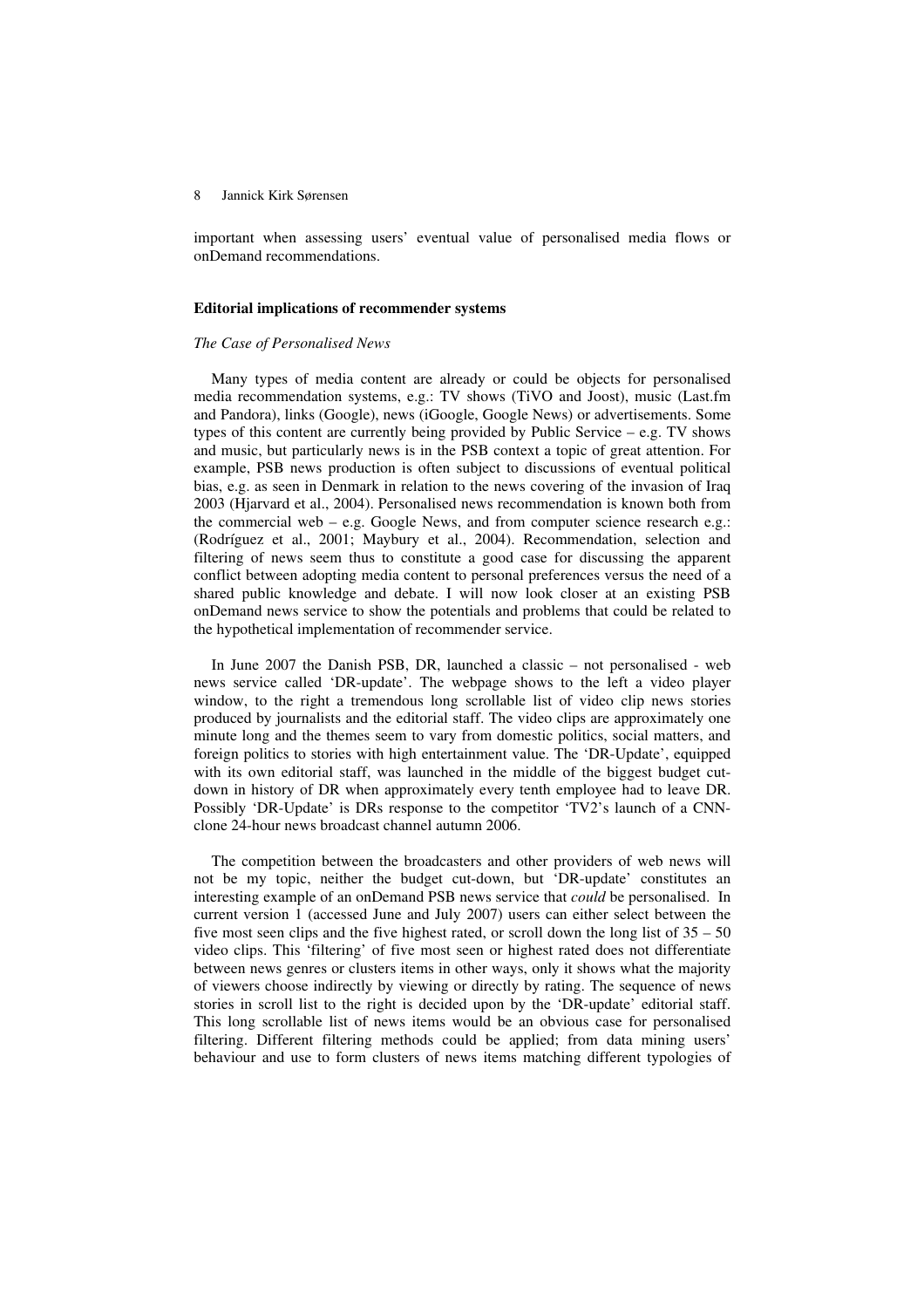users, to ask users manually select relevant categories of news. The solution could also include a combination of these two extremes as well as other data mining techniques could be applied.



*Figure 1: DR Update, screen dump, main page, June 8 th 2007, www.dr.dk/update*

The design of an eventual recommender system will not be my topic, rather the questions of possible implications: 1) would the editorial power be altered or changed in the case of a personalised recommender system? 2) Should the system be assigned with editorial responsibility? 3) Would a non-transparent recommender system be perceived as paternalistic?

#### *A Shift of Editorial Power?*

In the hypothetical case of applying a filtering mechanism to DR-Update news, one could ask if the editorial power really shifts from PSB to users. Most of the editorial work will remain in charge of editors and journalists: the selection of news stories to be researched, and subsequently how to research, record, describe, cut and present these stories. The only power that seems to shift is the display of news stories, but this is too an important power. Classic news broadcast do not allow users to skip items, whereas the scrollbar in DR-Update with 35-50 news stories in very different categories demand the user to scroll and select in a, however, cumbersome and not very user friendly way. If the news stories of DR-Update were selected through a personalisation mechanism, the usability of the service could be improved.

New questions emerge, now from the editorial point of view: Should some news stories of certain importance be obligatory in a personalised selection? Should it be assured that all users during a time-span receive a broad variety of news in order to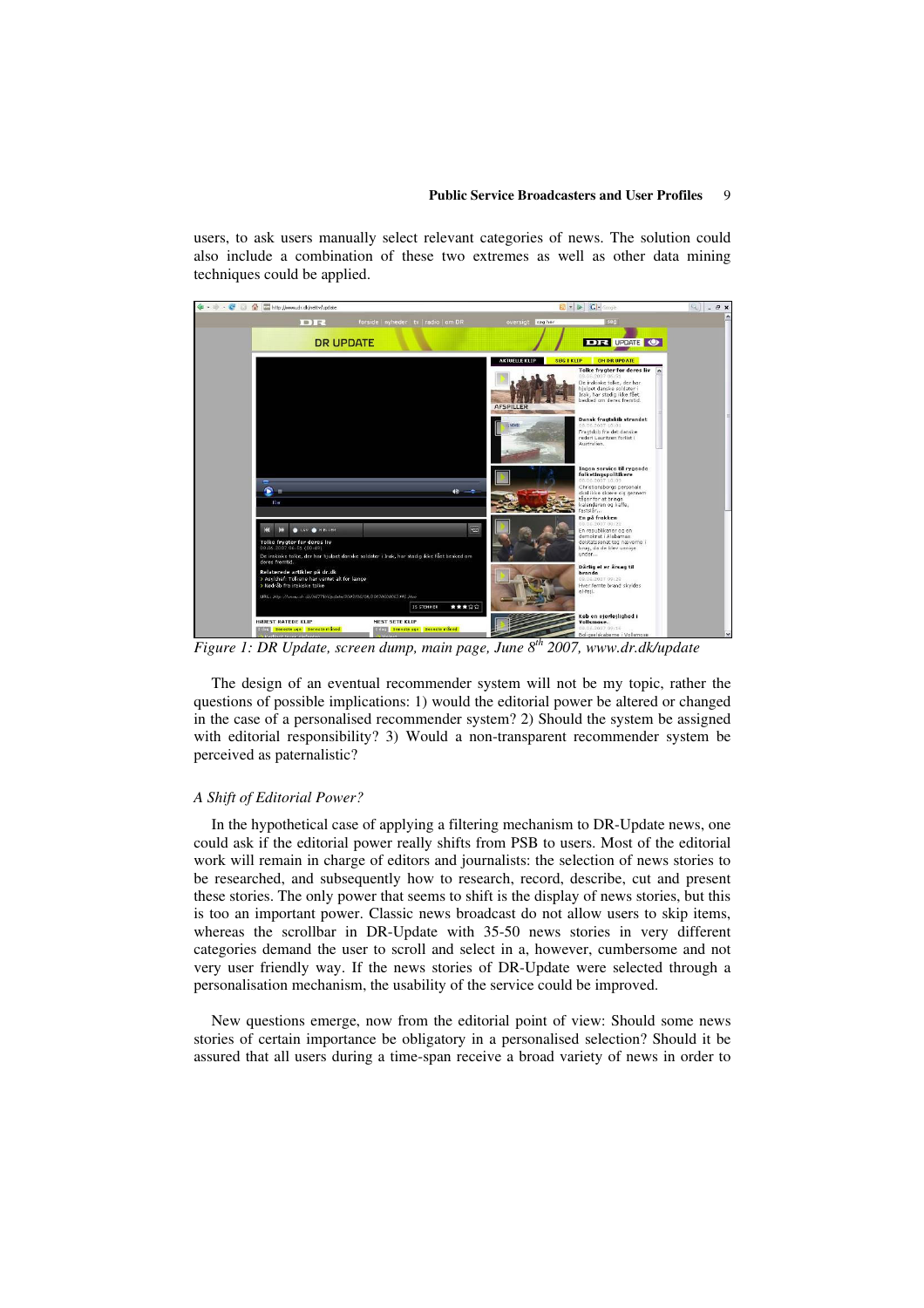avoid users being too single minded? Or should the news selection (and news production) primarily be driven by users' demands? The underlying question that emerges is the one of the role of PSB news. Where is the balance between the editorial line and viewers' / readers' wishes to be found? This question is not new in news production, neither in PSB nor in commercial news production, but in the eventual design of a filtering algorithm the question must be answered unambiguously and formalized.

#### *Editorial Responsibility of Recommender Systems?*

To consider a related example, the personalised PC-desktop application iGoogle includes a news content aggregator, which according to Google tries to learn about my preferred news topics through observing which websites I am visiting and subsequently providing me RSS feeds about these topics. I cannot judge if iGoogle really fulfil the promises, but it is clear that iGoogle does not carry any editorial responsibility, when its' filtering algorithms replace the human editor's planning of the news sequence. Google news, as another example, displays a disclaimer at the bottom of the page, which reads "*The selection and placement of stories on this page were automatically determined by a computer program*" (Google, 2007). So how could a recommender service in a PSB context possibly filter news in a way that is compliant with the PSB remit of reaching the whole national population with unbiased news? Is it possible at all, paying attention the PSB principle of universalism?

It is known that each editor on duty has his or her own touch to the classic news criteria, some tacit knowing of composing a sequence of news in the news broadcast. News selection and composition process is not a mechanical procedure, even though it follows certain implicit and explicit criteria (Schultz, 2006). How could a filtering mechanism meet the criteria and tacit knowing embedded in the professional news selection process? Would any Artificial Intelligence ever be able to make a sensible selection? Known shortcomings of current AI are the lack of understanding of context and meaning by the system, reducing the performance of AI systems to very simple cognitive tasks. On the other hand: could the so-called 'wisdom of the crowds', formed by data mining user behaviour, reveal patterns of news usage that differ from the professional editors' selection?

#### **Freedom, privacy and false assumptions**

If we on a more general level approach the problems related to recommender services and data mining, the computer ethical questions of privacy, surveillance and false assumptions of user needs are the pivotal points. It can e.g. be asked if users loose or gain freedom by using a recommender system (Carlson, 2006). To pose the question of gaining or loosing freedom more precise, it can asked if users are less or more under surveillance. Are they to a larger extent having their privacy infringed or not? Are they subject to the systems' false assumptions about preferences, desires and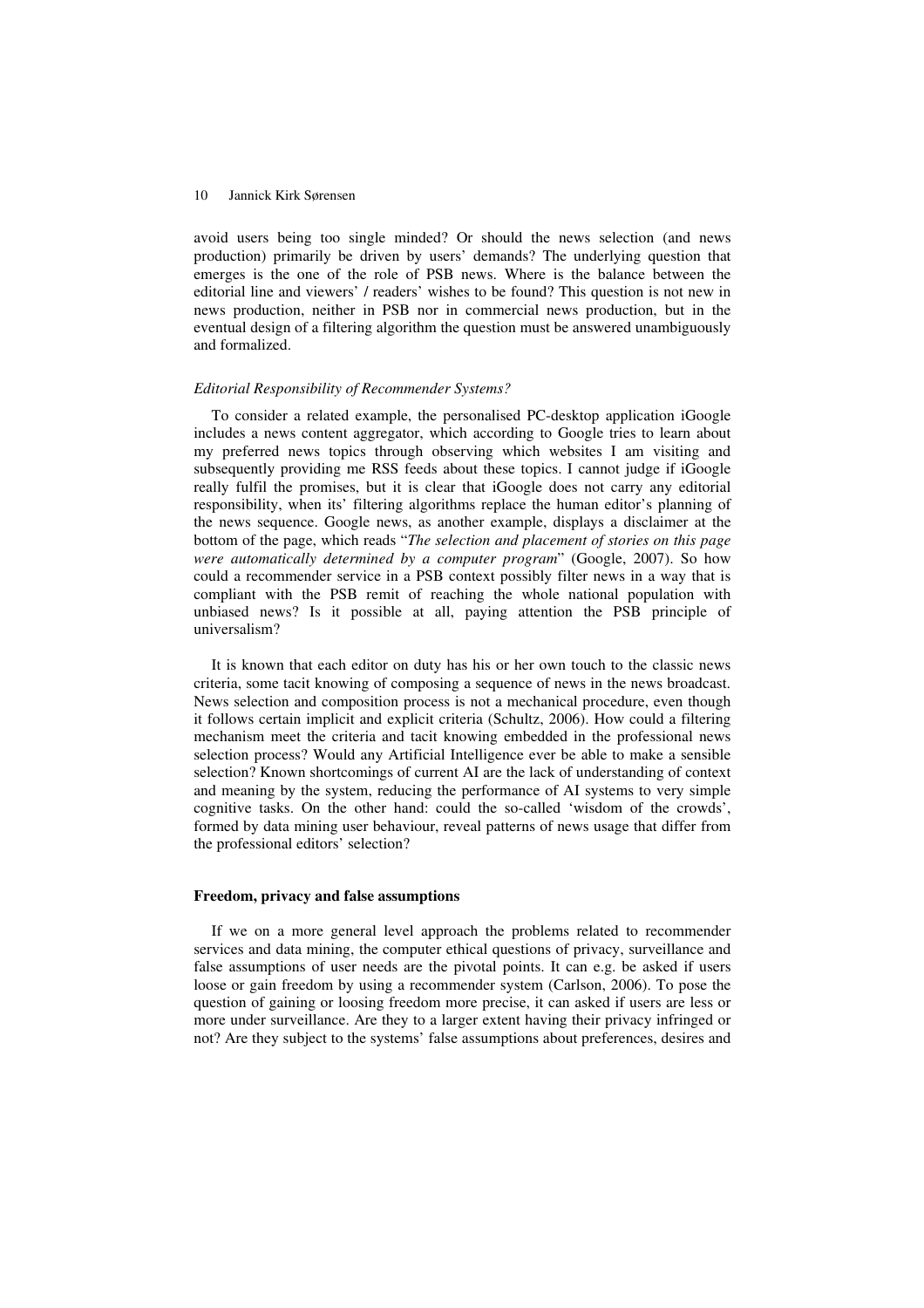interests? Or do they just more easily reach their goals, accomplish their tasks, and encounter more interesting media content?

#### *The Privacy Discussion*

The discussion of privacy in relation to ICT is extensive, and will here not be discussed in depth. A central idea in the discussion, however, is 'individual freedom' expressed as human self-governance and autonomy. It is seen as the prerequisite for modern western democracies and central in western thinking about the relation between the citizens, and between state, organisations and citizens. Several texts within the research area Computer Ethics are discussing the question of freedom and privacy in relation to ICT. If we look closer to at the term 'privacy', its original meaning that dates back to 1890 is 'the right to be alone' (Warren et al., 1890). In most cases of data mining, according to Thompson (2001), privacy – as 'the right to be alone' – is actually not violated as "*it will be difficult to characterize this as practice as intrusive with the respect to a person's security*." But Thompson continues: "*I am more inclined to think of privacy as a primary good than as a fundamental liberty or as a merely instrumental good. I am also inclined to think that the pattern of disclosure and the way information is used are more important than the fact that something private is known by others."* (Thompson, 2001). The term 'privacy' is thus typically applied more precisely as 'informational privacy', a topic discussed by several authors (Moor, 1997; Shapiro, 1999; Thompson, 2001; Lyons, 2003; Floridi, 2005; Chun, 2006). Particularly web data mining, that can occur invisibly when a user browse the internet or type in personal information at a website, call for a discussion of privacy (Wel et al., 2004). The discussion of the relation between 'the private sphere' and 'the public sphere' (Habermas, 1969/89), and how borders are shifting, moving or transforming (e.g.: (Livingstone, 2005)), is however not discussed further in this text.

#### *Freedom, Autonomy and False assumptions*

A paper by Philip Brey forms my starting point, asking if recommender services enhance or diminish users' individual freedom (Brey, 2005). The topic of Brey's text is, however, not explicitly recommender services, but the - by industry and European ICT research advisory group (ISTAG) - envisioned 'ambient intelligence' future. According to this vision so-called 'smart objects' constituting a computerised environment surrounding the user should be able to react intelligently and proactive on almost any occurring situation. The ideas with ambient intelligence (AmI), according to Brey, are to "*make it easier for humans to reach particular goals or outcomes in an environment in which they operate by requiring less cognitive or physical effort from users in their use of objects in the environment (…) Second, AmI's may enhance control by supplying humans with detailed and personalized information about their environment that may enable them to interact with it more successfully. Third, AmI may be seen as conferring additional control by doing what people want without them having to engage in intentional behavior."* (Brey, 2005:161)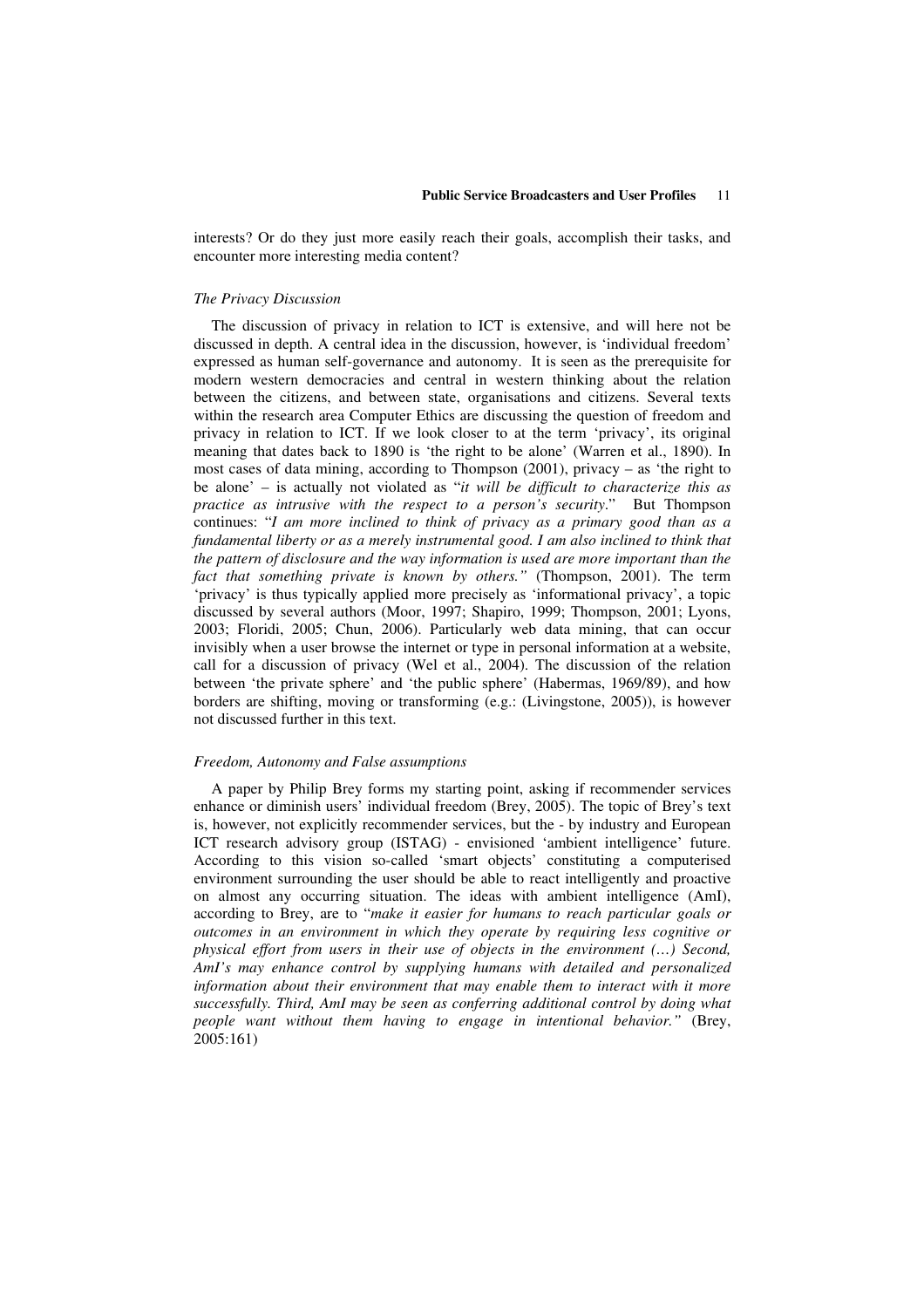Brey asks the question whether the user gain or loose individual freedom through these ambient intelligent services. He concludes that albeit users should gain more freedom by being freed from time consuming trivial activities through intelligent proactive computing, they may also loose freedom in three ways: 1) if the 'smart objects' does not correspond to the needs or intentions of the user, 2) if the 'smart objects' assign unintended meanings to users' behaviour by making false assumptions, requiring the user to correct this and to go against the 'will' of the system, 3) if the 'smart objects' serve other purposes than those of the users, e.g. work as sales agent or monitor the users for surveillance purposes.

## **Fulfilling the Needs of the User?**

If we exchange the future concept of 'smart object' with today's media recommendation services we can apply Brey's considerations to the question of PSB and media recommendation systems. The first consideration, if the smart object – here the recommender service – corresponds to the needs or intentions of the user, gets here another twist as the typical use of e.g. news and other media content is not characterised by the user having a specific task or question in mind, rather by curiosity of 'what has happened in the world today?' The understanding of the context or situation in which the 'smart object' appears is often task oriented; it is assumed that the user has a well-defined project or goal that the 'smart object' resolves or support. Examples could be the support of daily routine actions or the emission alerts in certain cases; actions that can be formulated as rules to be applied by the system. In these cases it is easy for the user to determine if the system responds in an acceptable way: was the task solved, was the response valuable? In the case of personalised media recommendation it is more difficult to formulate rules on which the smart object or the recommender service can react, as personal interests, ideas, preferences and associations complicate the predictability, and thus the rules, that are necessary for the recommender algorithms to work. Furthermore is it difficult for the user to assess the consequences of the rules - the outcome of the filtering. The user does not know what she is missing; she does not see what has been omitted from the search results. The way how the filtering system works is not transparent either. If personalised automatic filtering becomes the standard appearance for media content, users may very well start to perceive the automated media recommendations as the 'the full picture', and the discarded items as *a priori* irrelevant, as well as many users perceive Google search results as adequate.

#### *Being Lumped Together with Strangers?*

I will here invent an idealised fictitious figure - the 'individualist' – as I try to describe the possible feelings using media recommenders. Being lumped together with random strangers having the same media preferences as yourself, does not sound attractive in the ears of any individualist. The fact that the selection process in recommender systems is automated and takes place outside your control sounds even more frightening. Most individualists value autonomy and self governance as central assets. This autonomy and freedom is well expressed in the idea of being a customer ('customer is king'), of the infinite Internet, of the phenomena 'interaction' (action)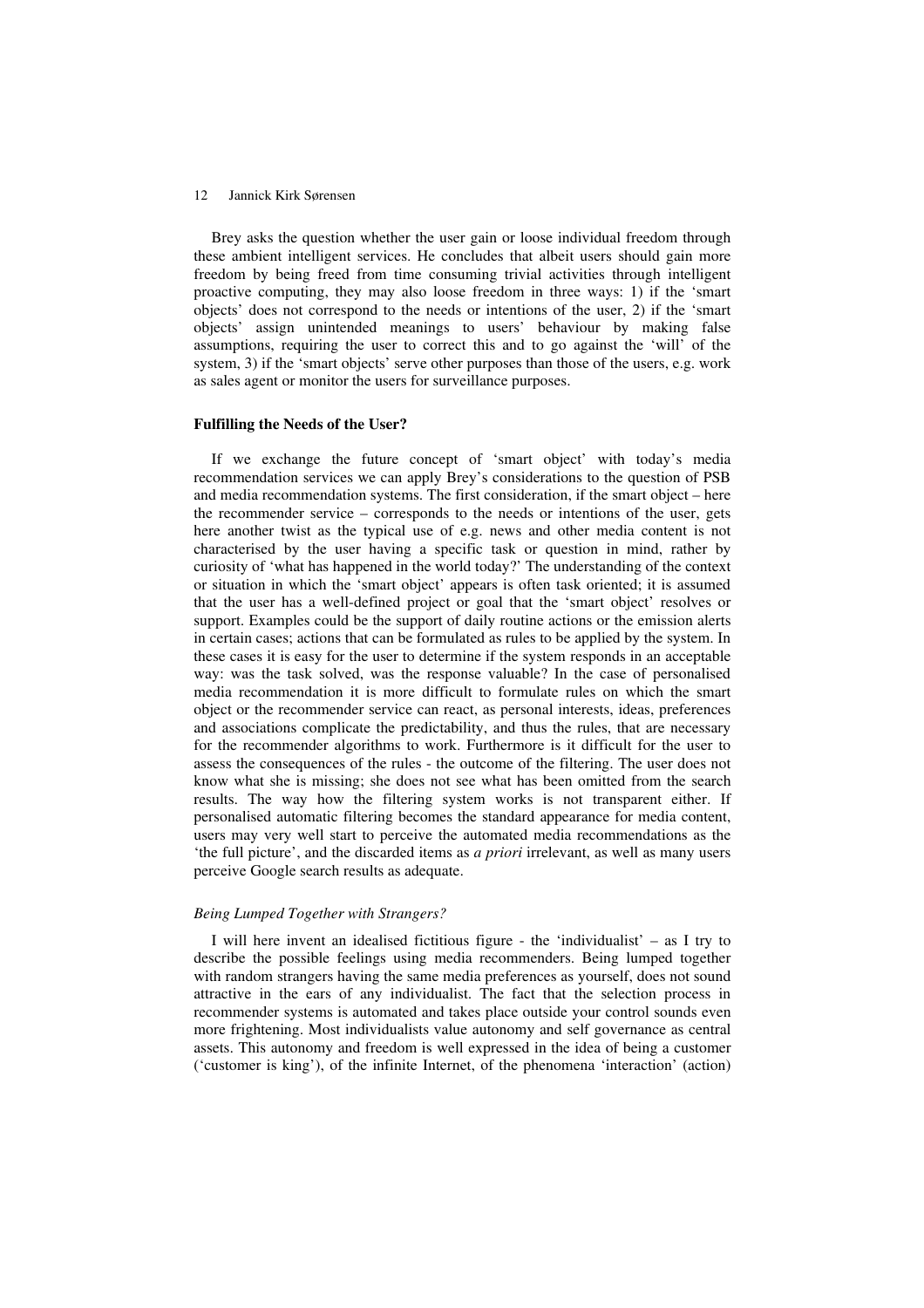itself, of the time-shifted viewing through PVR and onDemand media, one could even mention TV-zapping which quality however depends on the scheduling strategies of the broadcasters. On the contrary, the recommendations from a recommendation service could be perceived as a limitation of freedom; someone has made the choices on your behalf. The fact that the selection process of recommender services is not based on human decisions directly, but on algorithms (however also designed by humans) could be worrying the individualist further; she does not only not choose herself, but there is even not another human decision behind the recommendation. There is something contradictory between the idea of automatic recommendations and individualism. The freedom and autonomy appears to be gone.

TV and radio consumption is dependent on what is on offer and what is produced. OnDemand viewing and listening enabled time-shifted consumption, but most TV and radio products has an implicit actuality making them relevant only within a short time span. This implies that what the individualist perceives as freedom of choice is actually heavily depending on editorial decisions at many stages. Actually the individualist should welcome recommender services, as the very idea of searching for natural occurring patterns of media use could become a major improvement of the way users encounter media content and it could change broadcasters' thinking about audiences. <sup>7</sup> Until now focus group interviews and surveys based on questionnaires have mainly been the foundation for PSBs' planning of content for audiences. A Danish example is the 5 segment model "Minerva" introduced by the sociologist Henrik Dahl at the marked research company AIM Nielsen 1996. It was introduced in DR around 1997, received with great scepticism and is still discussed<sup>8</sup>. In the 'Minerva' model users are really being lumped together in five big groups to predict their preferences, desires, positions in society and their social, cultural and political values. To be fair, it should also be mentioned that PSBs operate with other representations of users when developing and scheduling content, such as the method of using fictitious users – so called 'personas' especially in the design of web services (Cooper, 1999:123-148). When criticism or alertness towards anonymous group modelling in the context of PSB anyway should be raised, is it again due to the possible lack of transparency in the actual group assignment process: will you get notified of which group you have been assigned to, and why? Do you have any possibilities to object? Another relevant problem is that, although user data in many recommender systems is anonymous, users still may be identified. This can happen when anonymous data sets from several sources are combined and compared e.g. with name and address information from phone books.

The question remains, whether recommender services will dry out user's curiosity? If a recommender system constantly narrows down its assumptions about your preferences, one might think that you will end up receiving a very homogeneous selection of media recommendations. In this way one could imagine that the recommender system could play out its own function as it would be devoid of new

<sup>7</sup> as discussed in the Danish Radio (DR) radio program "Agenda" 23-06-2007

<sup>8</sup> see e.g.: http://www.kommunikationsforum.dk/default.asp?articleid=11291, accessed 20-07- 2007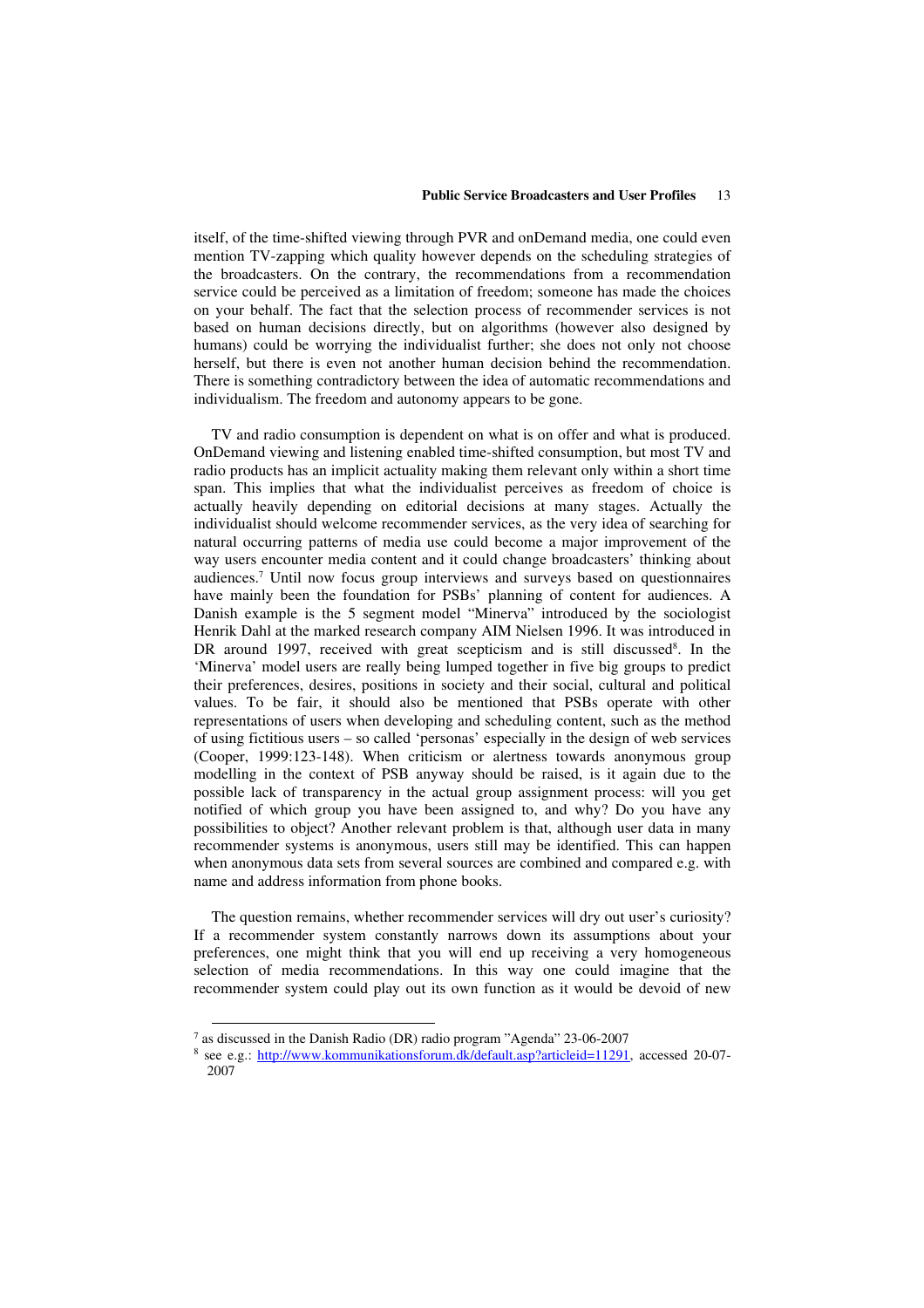ideas and inspiration. Indeed this is also the problem of some types of recommender services that are using a too small set of data as base for the calculation, as it typically occurs when only the user's own data are fed into the system. In an attempt to avoid this problem – and the so-called 'cold start' problem of building up a new user profile when very little information is available about the user, 'collaborative filtering' is often applied.

#### *De-individualisation and Collaborative Filtering*

Collaborative Filtering is a widespread method to avoid getting few and predictable recommender results (Goldberg et al., 1992). Through data mining of large data sets, patterns of similarities – e.g. between users or items - are identified. Relevant examples are Amazon's recommender service or the earlier mentioned Personal Video Recorder system 'TiVo'. This kind of anonymous recommendations where items are being clustered in groups is however problematic in terms of privacy issues. In the narrow, original 1890 understanding of privacy *'the right to be alone, private'* (Thompson, 2001), one may argue that as long as user data is anonymous, no privacy has been violated, but Wel and Royakkers (2004) describe this handling of anonymous data as a potentially 'de-individualisation' (Wel et al., 2004:133). They define the term as '*a tendency of judging and treating people an the basis of group characteristics instead of on their own individual characteristics and merits*' (Vedder, 1999) (quoted by (Wel et al., 2004)). According to Wel and Royakkers, group profiles that are used '*as a basis for decision-making and formulating policies*' could threaten the individuality of people even if their identity is a secret; they will be affected by the assumptions being made on behalf of the whole group, even if their privacy is not infringed. A recommender system applied on PSB content could thus make too coarse assumptions about users' interests.

#### **False Assumptions on Users' Preferences?**

Brey's second concern is: "*even if a smart object ultimately does what one wants, it may still be experienced as taking away control by telling us how to act, by assigning particular meanings to human behaviors that may be unintended, and by requiring negotiations and corrective actions in order to avoid the object's preferred course of action and implement one's own."* (Brey, 2005:161)

Typically the recommender system is a 'black box' operated by the service provider. The functions inside this black box are not visible to the user. Only system administrators, programmers and service providers know the exact configuration of the data mining and the algorithms determining the recommender's results. The user is normally left with an interface with few possibilities of interacting such as 'skip item', 'add item to favourites' etc. The user is not told explicitly how the system works, or informed about the exact functionality of the comparison mechanism. Additionally media recommendation services are typically provided by major companies and organisations, where it may be difficult for users to be heard.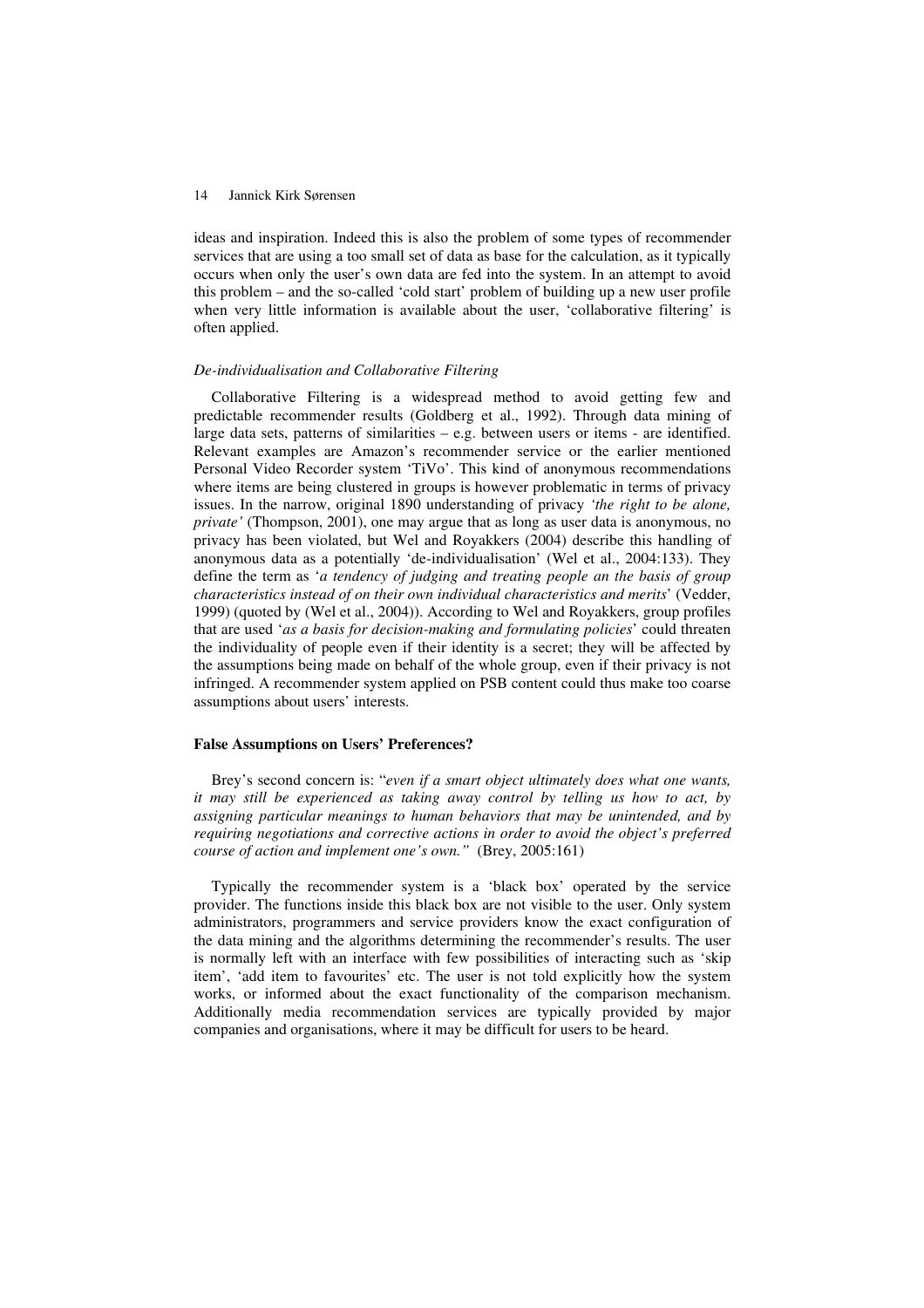One could argue that the users' problem of how to correct the recommenders' false assumptions of interests does also indeed apply to user's relation to human editors of mass media. These editors serve a large anonymous audience that does not at all have the option of uttering individual desires, but essentially a dialogue is possible between the users and the editor about desires and opinions, e.g. through 'Letters to the Editor' and public debates in general. In recommender systems a proper 'dialogue' between the user and the system is not possible or at least limited to the very indirect one of the user getting a tacit knowing of how the system works, enabling her to behave accordingly. Automated services seem thus much more difficult to correct or modify for user than to influence the opinion of a human editor.

#### *A Design Question: Transparent or Opaque Recommender Systems?*

The problem above could also be stated as design questions: How transparent should the recommender system work, should the user be able to configure it, and then to which extent? Should it be a 'black box' that according to usability rhetoric would be easy to use but without options to configure it? If this solution is chosen users will not get more freedom and control (which is the main argument for recommender services); the control will just move from human editors to algorithms. Or should the recommender service be transparent in its operation, offer a lot of possibilities for the user to configure it, but with the risk of scaring users away or at least complicating things for users? This option would grant users more freedom, but would they be able to use it? Will they care about it? The answers to above questions must also reflect the current PSB perception of 'users'; should they be perceived as 'consumers', 'audiences', 'customers'; as active 'users' or passive 'listeners' and 'viewers'? Answering this question implies also to discuss what power the PSBs in general want to assign to the 'citizens' / 'users' in terms of shaping the media experience: is the media usage taking place on the conditions of the sender or the user?

The question of the transparency of the functionalities of the recommender service could be viewed as a question about 'technology paternalism'. Spiekermann and Pallas (2006) introduce the term 'technology paternalism' as *'the fear of uncontrolled autonomous action of machines that cannot be overruled by object owners*' (Spiekermann et al., 2006: 8). As an example of possible technology paternalism, the authors mention products with build-in surveillance of the user in order to prevent accidents, e.g. car keys that only work if the driver is sober or a drilling machine that does not operate without protective glasses. Applying the concept of technology paternalism to the context of recommender services for PSB content may seem exaggerated; after all we speak about recommending media content, not about preventing users' intentions or actions. However, if we assume that the recommended media content would play a considerable role in at least some user's future media habits, it can be asked if the paternalism criticism once directed at the PSBs, now just has moved to providers of personalisation providers and the designers of the algorithms?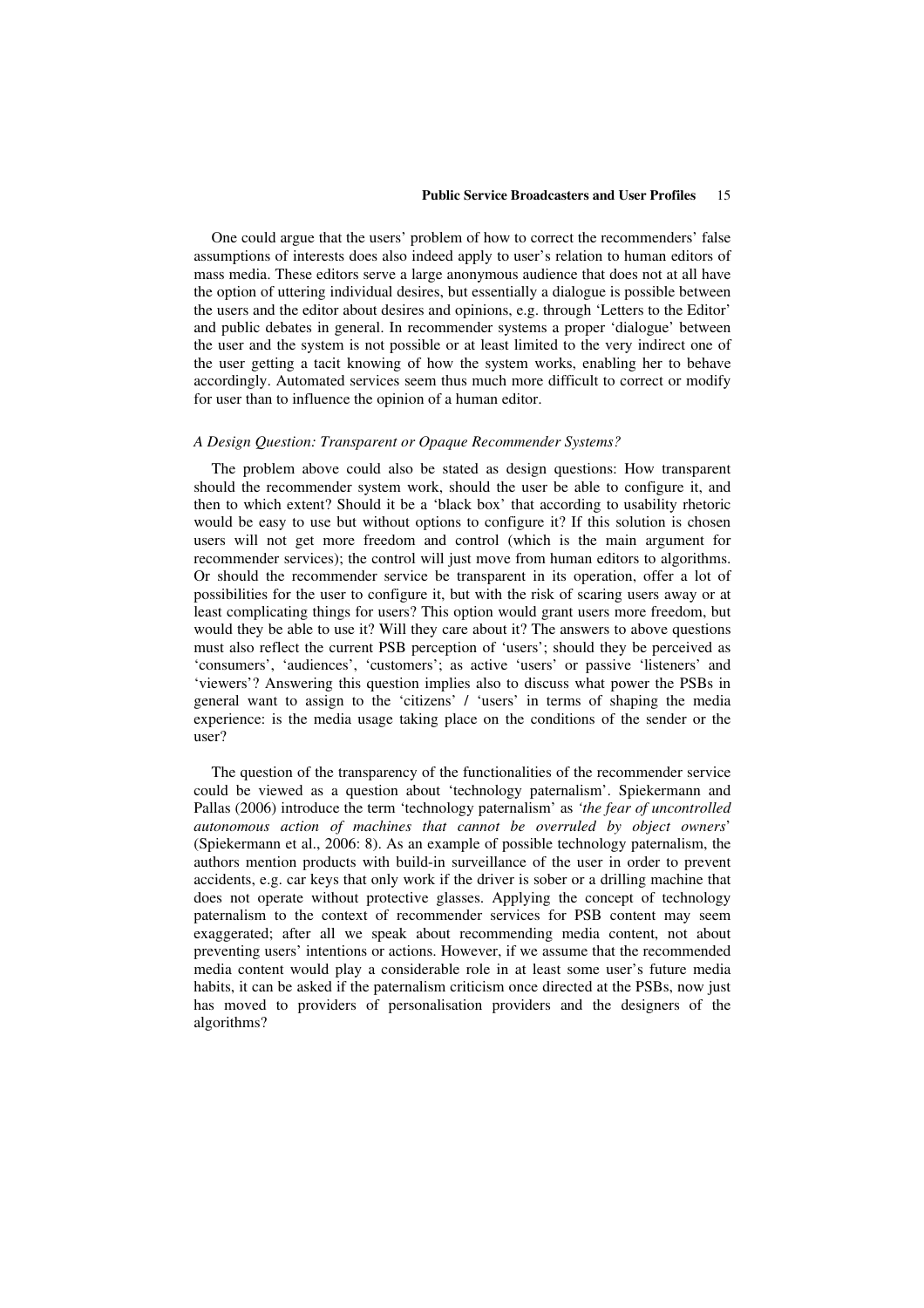The question of possible advantages of technology paternalism for society and / or the individual also remain unanswered. Spiekermann and Palles write about the "*difficult trade-off to be made when deciding on paternalistic design: How can paternalism be avoided while still achieving 'the best' for the individual?*" (Spiekermann et al., 2006: 13). This question also seems crucial for the eventual design of recommender service for PSB content: should it enforce some kind of editorial policy that would emphasise PSB values such as 'coherence of society', 'intercultural knowledge', and 'informal learning', or would that rather be the return of paternalism, but now in a personalised, non-transparent way? The design question emerges again: who should have the power to configure the recommender system: the user? The PSB? A commercial provider of user profiles? A commercial content aggregator?

#### **Representing Other Interests than Those of the Users?**

Brey's third doubt concerns a 'smart object', that "*does not just represent the needs of the user, but also the interests of third parties*" (Brey, 2005: 161). If the recommender service e.g. has been designed to prioritise or promote certain media products that are valuable for the provider it could be claimed that recommender service is not only a service for the user. If customer information is sold or exchanged with other companies or departments, the same doubt can be justified. In relation to media recommendation systems this doubt makes sense as many commercial providers of recommendations are relatively unclear in their policies of utilizing user data (e.g. Google). Some providers do not put much effort into motivating new users to inform themselves about the privacy issues related to the service. An example could be the music provider Last.fm that on the sign-up page has already ticked the box "Terms and Conditions", so that the user does not have the inconvenience of doing so…



I do not know the number of users that read through the entire "Terms and Conditions", but anyone who engages in doing so will learn that "*If you choose to download the Last.fm software, it will monitor all the music you listen to on your computer (even if you are not online)*" and "*we log (but do not use) personally identifiable information with respect to the listening, skipping and music-sharing activities of users whilst they are on Last.fm"* and *"We do not use this information in any manner in conjunction with your personal information (i.e. although we here at Last.fm can connect your username to your email address, we don't use a personally*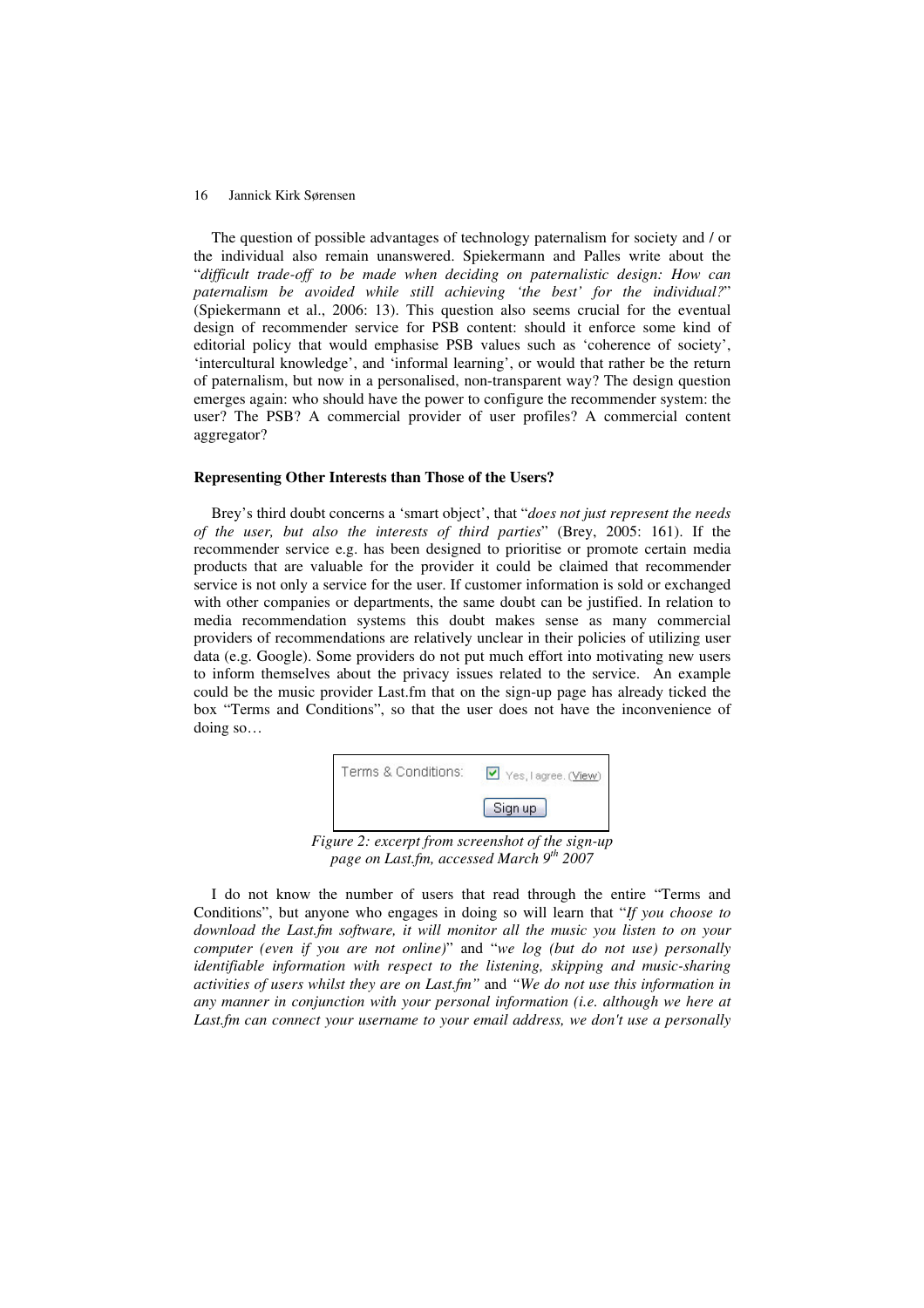*identifiable activity log in any manner whatsoever and no third parties are given access to it).*" 9

In the case of Last.fm the Terms and Conditions text actually explains in many details how and with which intentions Last.fm works, e.g. applying by data protection laws (UK legislation and EU); e.g. is user data never transferred to '3<sup>rd</sup> parties'. An interesting problem is however how users' integrity is assured in case of a company takeover. Last.fm explains that in case of sale of Last.fm, user data will also be transferred – naturally one might add as user data constitutes the core asset of the Last.fm business,. Actually Last.fm was recently (May  $30<sup>th</sup>$  2007) sold to CBS for £140 million 10 . Now it may be assumed that user data from Last.fm now can be exploited in the whole organisation of CBS and affiliated companies, as they do not constitute any '3<sup>rd</sup> Party'.

#### *Editorial intentions of recommender systems?*

The case with Last.fm shows also that power in the media industry is currently shifting from media content providers to user profile providers. The shift does not mean that content ownership now becomes unimportant; rather that some of the power formerly associated with traditional content aggregators (e.g. broadcasters) now is moving towards the field of user profiles and personalised media recommendation. As such Brey's doubt on the integrity of the recommendation service seems well situated. The question remains if or when users will stop trusting the integrity of the recommendation, and start to perceive recommendation services as advertisement platforms. Here Google took a clear standing point when they introduced text advertisements, by never allowing advertisements to occur among the search results. The situation however looks different when we look at how a content owner or aggregator would list results in a recommender service. The suspicion arises that the most valuable media content for the provider  $-$  e.g. the content of greatest commercial importance - would be shown at the most prominent places among the recommendations. The question emerges if this modification of user wishes should be applied also on editorial content, as discussed in the section about personalised news and in the discussion about technology paternalism. Should the provider of the recommendation service utilise his knowledge of user interests also to promote items (e.g. news stories) that do not exactly fit into the user profile, but which are important for editorial reasons, and also may make sense to the user's development of new knowledge? This would constitute a didactic, almost paternalistic approach to user profiles.

Current recommendation systems follow principles of not applying any selfemployed intentions to the selection or filtering of items; the user profile is the only determining factor in the selection process. The providers of the filtering or recommendation service (e.g. Google) report that they do not conduct any editorial

<sup>&</sup>lt;sup>9</sup> "Terms and Conditions", Last.fm, accessed March 9<sup>th</sup> 2007 at www.last.fm

<sup>&</sup>lt;sup>10</sup> Blog posting, 30/5 2007 by Richard Jones, Last..fm staff, "Last.fm Acquired By CBS" http://blog.last.fm/2007/05/30/lastfm-acquired-by-cbs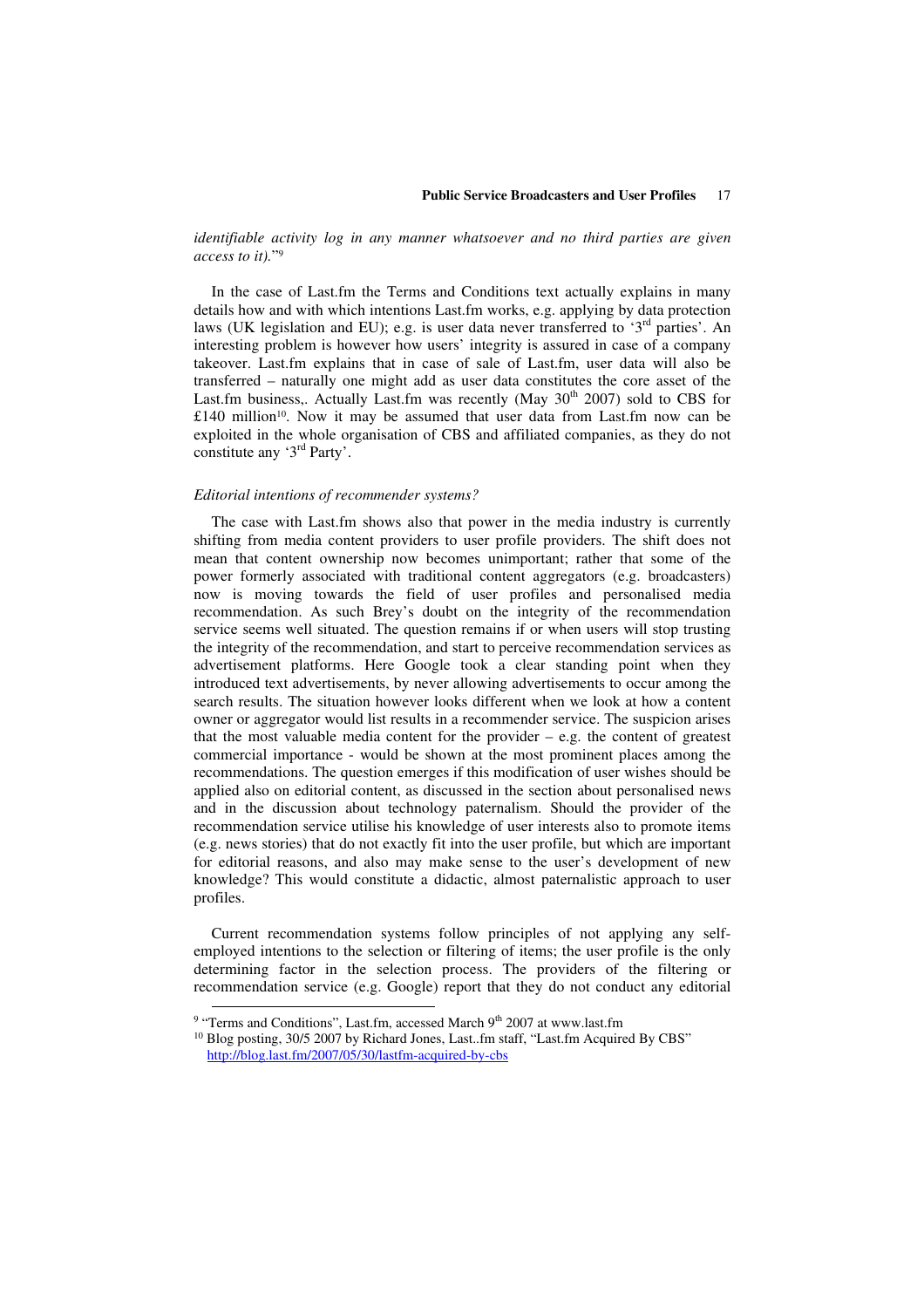assessment of the content. This position is radically opposed to the traditional editorially composed website or any other mass media where the communicative intentions are central. The two positions constitute two different approaches to the selection of content. The question emerges how traditional mass media will react in order to get their editorially selected content displayed if personalised recommender and filtering systems play a more salient role in future media usage. Should PSBs actively try to influence the selection mechanisms of the recommender systems or should they become mere content providers, letting recommender algorithms and other recommender systems select on behalf of the users? In the future interfaces content providers and personalisation providers may struggle for every single pixel and every single metadata indexing term in the fight of getting their media content displayed to the right user profiles. The content providers and the personalisation providers are serving two different types of interests, namely editorial / commercial ones versus the ones of users. This will again bring the question of who should control the configuration of the personalisation service into the centre of the discussion.

### *Targeted advertisement and PSB content*

The problem above could also be viewed as a problem of targeted marketing. After all, 'recommendation' could also be understood as 'marketing', and thus 'personalised recommendations' understood as 'targeted advertisement'. Much commercial aimed engineering research promote targeted advertising systems, or improvements of existing systems e.g. (Bilchev et al., 2003; Lim et al., 2007). The phenomena of targeted advertisement is not completely irrelevant to Public Service Broadcast, as PSBs need precise marketing of own programs that as products cover – and shall cover – the whole population. As such is the problem of getting the right programs exposed to the right audiences tremendous. Person Video Recorders and other kind of onDemand TV-viewing and radio listening will potentially shift PSB marketing focus from broadcaster and channel brands gradually to single programs, series or services (Looms, 2005; Scannell, 2005). This calls for a stronger application of targeted marketing by PSBs, as also Picard argues (Picard, 2005). On the other hand it can be argued that PSB products mostly are reoccurring programs, being published in a regular time pattern. With its roots in broadcast, current users have strong habits in media consumption, and therefore do reoccurring well-established products not need much marketing. Finally it could be argued that the competitive situation on the media marked require constant marketing, and long-term customers relations (Lowe, 2006).

Discussing targeted marketing in relation to PSBs is relevant for another reason: PSBs may be involved in targeted advertising when PSB media content is displayed on platforms outside the realm and control of the PSB itself, e.g. integrated in commercial webservices or mobile services. A possible example of this is DR's delivery of program content to the P2P web-TV service Joost<sup>11</sup>, which base parts of

<sup>&</sup>lt;sup>11</sup> Press release from DR March  $22<sup>nd</sup>$  2007: " Endnu flere muligheder for at se DR TV på nettet"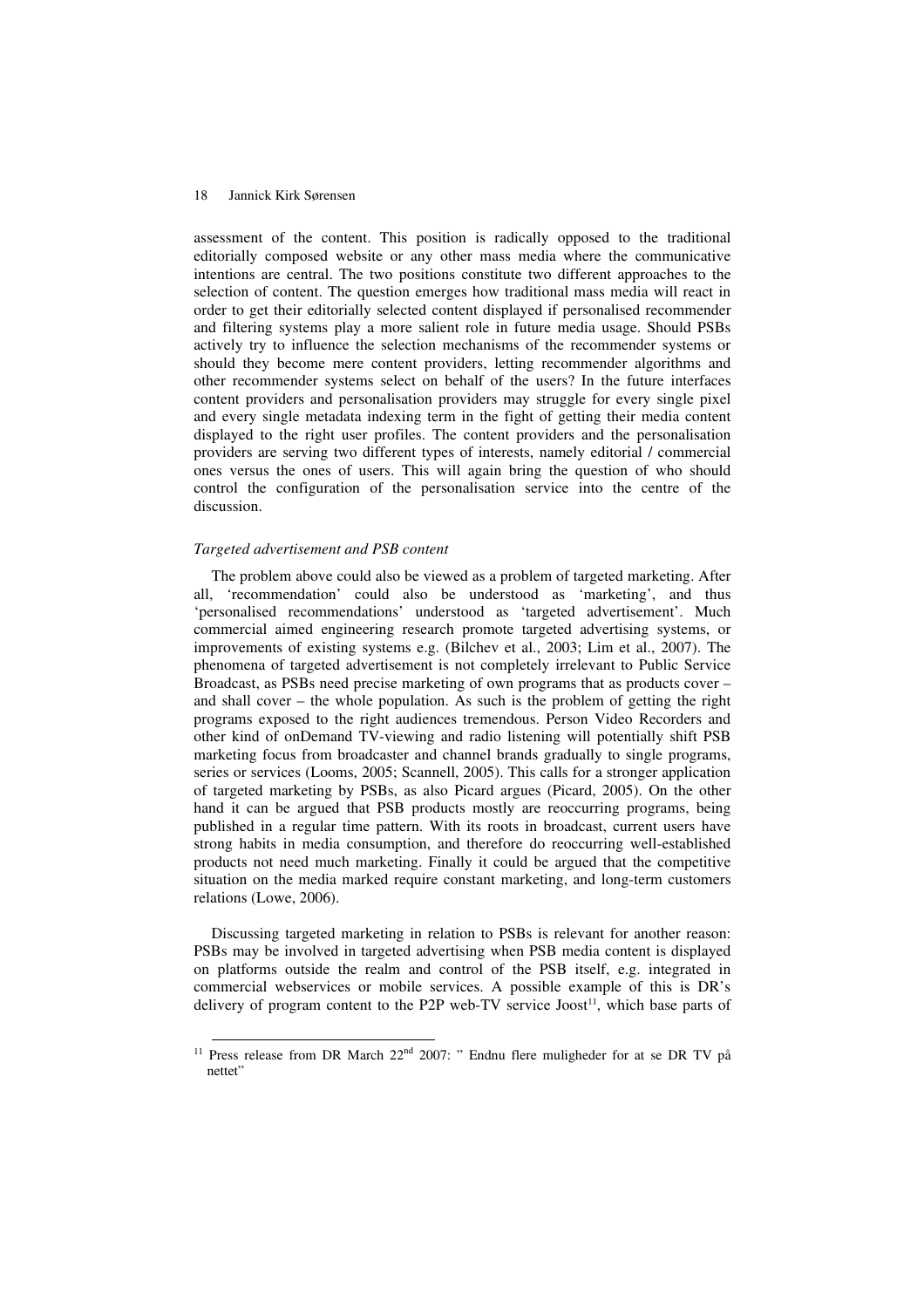#### **Public Service Broadcasters and User Profiles** 19

their business model on targeted marketing. Although I have not seen the contract between DR and Joost, I assume that it has been agreed that no commercials will be shown in direct relation to DR programs. However, the user's utilization of the Joost service, including program content from DR, is subsequently generating user history, and thus indirectly data for targeted marketing. Working with external distributors and content aggregators, PSBs need to assure their independence of (external) economical / editorial interests in order to invoke their status as 'Public Service'. Keeping PSBs clear of such interests may, however, get more and more difficult the more platforms PSB content is distributed on - and through.



*Figure 3: DR supplies currently the programs "Kontant" and "Magasinet Penge" to Joost. Screenshot of 'Channel Catalog', Joost Beta, accessed June 7 th 2007*

# **Use qualities of broadcasting: The common vs. the individualised experience**

The last question that remains unanswered is: Do certain unique qualities of broadcasting exist, e.g. the perception of a live broadcasting experience? Anyone who has experienced the loud enthusiasm pouring out from open windows when a nation watches its football team in an important game will definitely acknowledge such a phenomenon. Paddy Scannell (2005) describes the 'live-to-air' transmission as creating "*a spanned and gathered now that brings together into the public worldly time of the programme all who watch and listen. In this common, public time the common experience of a common world is created*" (Scannell, 2005:136). Scannell examines the concept of 'broadcasting' under change, propelled through devices such as the Electronic Program Guide, the Personal Video Recorder and a broad array of TV-channels. Scannell claims that the viewer fundamentally has been changed into a consumer. Television is something that can be customised, and the programs can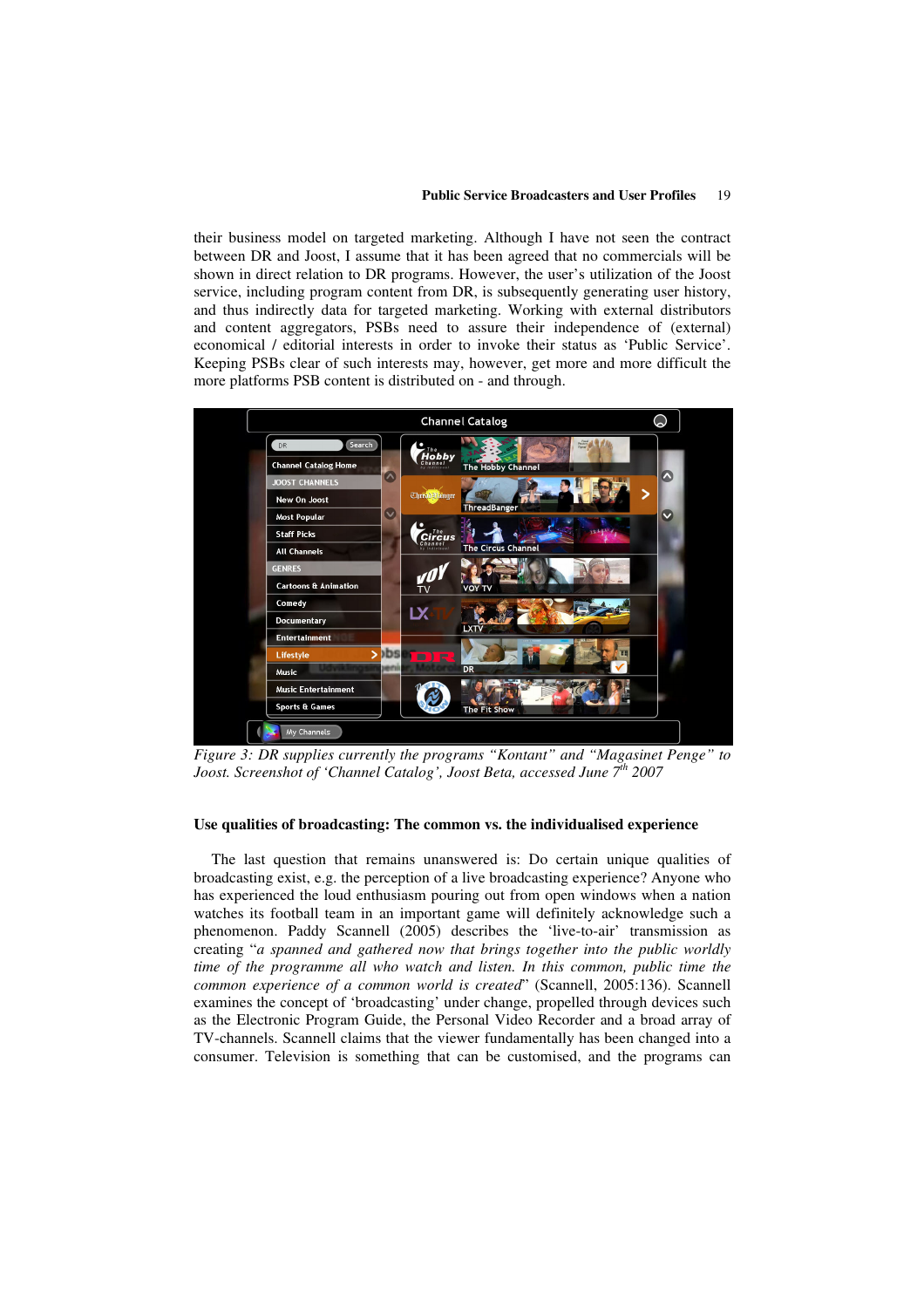easily be accessed onDemand as commodities in a supermarket. Consumption has replaced broadcast, and thus is 'publicness' – the idea of 'the general public' and the universalism PSB threatened. One may argue against Scannell's worries that this Habermas-based idea of 'the bourgeois public' (Habermas, 1969/89), long has been under change and maybe just was a historical époque (Häussling, 2007).

But if we accept the existence of a certain 'live feeling', we can ask to which other media content this 'live feeling' applies? What does the simultaneousness means; is it sufficient that you can discuss a topic with friends and colleagues the next day, catching up the program via your Personal Video Recorder or is the synchronised media experience paramount? Is it the social importance of being an audience member and view the same content (e.g. the same TV series) as the friends do, eventually time-shifted? This would imply that media recommendation systems, which do not include social functionalities (e.g. recommendation among friends), would be perceived as marketing systems, rather than services in the duty of user. This would make Brey's scepticism about 'smart objects' with other objectives than serving the user come true (Brey, 2005). Social based recommendation systems seem here much more relevant than an automated recommender system searching for mathematical similarity between items. Live broadcast may also play an important role in the future for another reason; the live aspect of the broadcast media experience forces you to decide *here and now* if you want to consume; time-shifted viewing on the other site relieves you from deciding, postponing the choice. As such live broadcast may still hold a strong position when users – viewers – need to show their commitment to program content providers.

# **Conclusion**

This paper introduces the research questions in my PhD project. Two main areas have been identified: 1) the possible shift of editorial power caused by personalisation technologies, 2) the issues of privacy, surveillance and false assumption related in general to recommender services. Finally the use qualities of personalised media recommendations versus non-filtered broadcast to the general public have been discussed.

If recommender systems become editorial substitutes, it could be asked if they ever would be able to understand the social context in which they are operating. Classic recommender systems are narrow, partly blind, in their understanding of the social life in which they are used, and it is reported how they occasionally make false assumption about users. Artificial Intelligence has not been that successful yet, but when different datasets of user profile information stemming from different contexts are merged, very precise patterns of users may emerge. The recommendation systems have grown out of an engineering tradition of optimising workflow and they have been built to support a rationalistic process of searching and selecting items by a paradigm of efficiency. In a commercial context this efficiency is translated to 'the best possible exposure of products to customers', but my claim is that media usage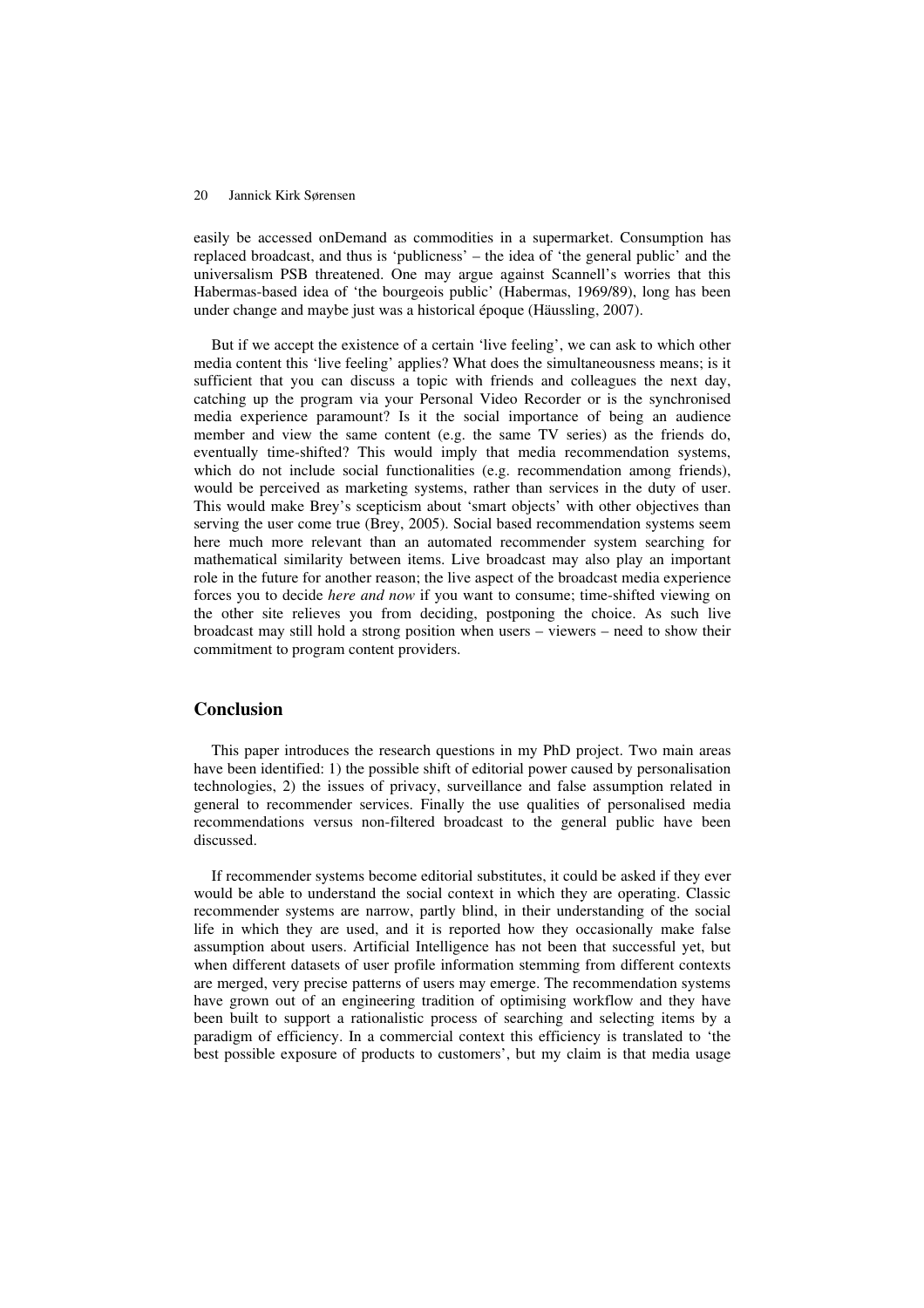#### **Public Service Broadcasters and User Profiles** 21

follows another more psychologically based motivation than the one of pure efficiency. Media usage may not be so goal directed as work-related tasks and actions; social values may play an important role. After all it really matters if the book or film I get recommended is proposed by a close friend, a group of peers, an unknown internet user, a newspaper or a recommender service provide by media giant. Probably I would trust suggestions from the first two ones more than those from the last ones, but together they compose a pattern of possibilities for media consumption through social exchange.

The larger research question behind these above is: which implications for society, citizens and media will occur if media usage to higher degree were based on user profiles? Will users get a higher satisfaction or entertainment, and engage themselves deeper in the dialogue with media providers? Will some people, facilitated by filtering systems, narrow down further their areas of interests? Or could recommender systems stimulate users' curiosity? How should 'the public debate' relate to the extreme segmented audiences that could emerge as a consequence of media recommendation systems? Should it be possible, e.g. for the government, to overrule the recommendation algorithms when important messages have to reach the citizens? Should recommender services, or the designers of those, be subject to editorial responsibility? Which role in society should they have? A number of similar questions could be asked, questions that on one side are general and abstract, but on the other side have direct implications for the design and application of the services, and not at least people using the systems. And still it can be asked if users generally would be interested in using such recommender services? Are we solving the wrong problem?

Many of other adjacent aspects could be considered for inclusion in my PhD project. The paper tries to identify a possible dilemma in which PSBs are situated and to which the need to react. This dilemma is expressed well by personalisation services, but they are only an expression of general problem of PSBs: should they follow the marked or their own editorial agenda based in the classic PSB remit?

# **References**

- Ali, K. and W. van Stam (2004). TiVo: making show recommendations using a distributed collaborative filtering architecture. KDD '04 - Tenth ACM SIGKDD international Conference on Knowledge Discovery and Data Mining, Seattle, WA, USA, August 22 - 25, 2004, ACM Press New York, NY.
- Bilchev, G. and D. Marston (2003). "Personalised Advertising Exploiting the Distributed User Profile." BT Technology Journal 21 (1): 84-90.
- Brey, P. (2005). "Freedom and Privacy in Ambient Intelligence." Ethics and Information Technology 7 (3): 157 - 166.
- Carlson, M. (2006). "Tapping into TiVo: Digital video recorders and the transition from schedules to surveillance in television." New Media Society 8: 97-115.
- Chun, W. H. K. (2006). Control and Freedom Power and Paranoia in the Age of Fiber Optics. Cambridge, Mass, USA, MIT Press.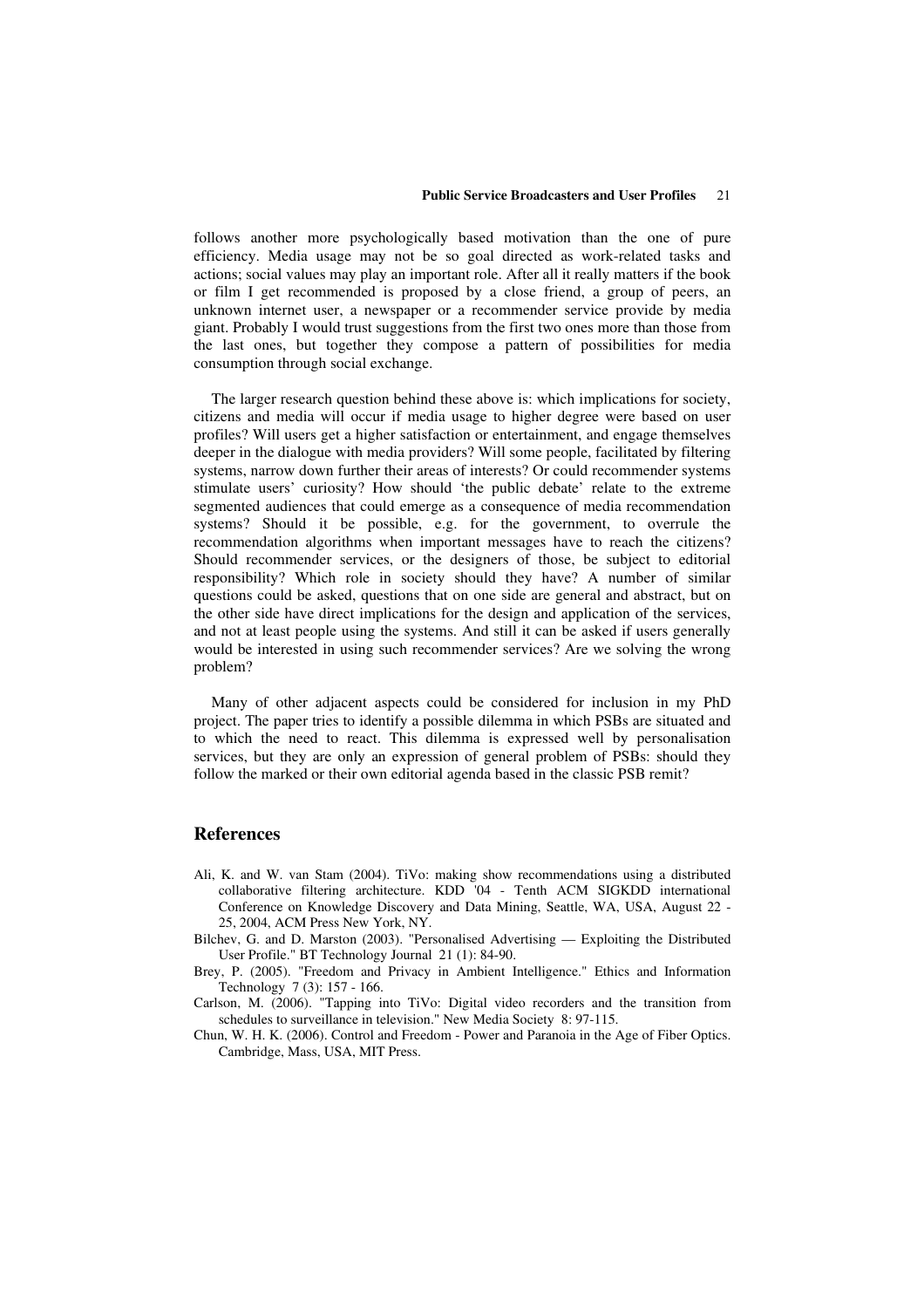- Cooper, A. (1999). The Inmates Are Running the Asylum: Why High Tech Products Drive Us Crazy and How to Restore the Sanity., SAMS.
- Coppens, T. (2005). Fine-tuned or Out-of-key? Critical reflections for Assessing PSB Performance. Cultural Dilemmas in Public Service Broadcasting. RIPE@2005. G. F. Lowe and P. Jauert. Göteborg, Nordicom.
- DR and Kulturministeriet (2006). Public service kontrakt mellem DR og kulturministeren for perioden 1. januar 2007 til 31. december 2010.
- Dumortier, J. (2005). "Combining Personalised Communications Services with Privacy-Friendly Identity Management." pre-print.
- ETSI (2005). User Profile Management (e-Inclusion), European Telecommunications Standards Institute (ETSI).
- Floridi, L. (2005). "The Ontological Interpretation of Informational Privacy." Ethics and Information Technology 7 (4): 185 - 200.
- Goldberg, D., D. Nichols, et al. (1992). "Using Collaborative Filtering to Weave an Information Tapestry." Communications of the ACM 35 (12): 61-70.
- Google. (2007). Google News. Accessed 19-07-2007, at http://news.google.com/
- Habermas, J. (1969/89). The Structural transformation of the public sphere: an inquiry into a category of Bourgeois society. Cambridge, MIT Press.
- Hjarvard, S., N. N. Kristensen, et al. (2004). Mediernes dækning af invasionen af Irak 2003. København / Roskilde, MODINET.
- Hujanen, T. and G. F. Lowe (2003). Broadcasting and Convergence: Rearticulating the Future Past. Broadcasting and Convergence: New Articulations of the Public Service Remit, Nordicom**:** 9-25.
- Häussling, R.-M., Michael (2007). Potenziale der Massenmedien für eine neue Öffenlichkeit Zur Revision der traditionellen Medienkritik. Weblogs, Podcasting und Videojournalismus. Neue Medien zwischen demokratischen und ökonomischen Potentialen. V. M. Diemand, Michael; Weibel, Peter**:** 21- 41.
- Kazasis, F. G., N. Moumoutzis, et al. (2003). Designing Ubiquitous Personalized TV-Anytime Services. International Workshop on Ubiquitous Mobile Information and...
- Lee, H.-K., H.-K. Lee, et al. (2001). Personalized Contents Guide and Browsing based on User Preference. Hypermedia and Adaptive Web Based Systems.
- Leendertse, M. (2006). Extending the remit? PSBs in a converged media environment. RIPE 2006. Amsterdam, 16-18 November 2006.
- Leurdijk, A. (2006). Public Service Broadcasting strategies and regulation in a converging media landscape. RIPE 2006. Amsterdam, 16-18 November 2006.
- Lim, J., M. Kim, et al. (2007). "A target advertisement system based on TV viewer's profile reasoning." Multimedia Tools and Applications.
- Livingstone, S. (2005). In defence of privacy: mediating the public/private boundary at home. Audiences and publics : when cultural engagement matters for the public sphere. S. Livingstone. Bristol, UK, Intellect Books. 2**:** 163-185.
- Looms, P. (2005). Recent Developments with PVRs and the Free-To-Air Television Market in Europe, DR / EBU.
- Lowe, G. F. (2006). Customer differentiation and interaction for innovation: Two CRM challenges for PSB. RIPE 2006. Amsterdam, 16-18 November 2006, pre-print.
- Lowe, G. F. and P. Jauert (2005). Public Service Broadcasting for Social and Cultural Citizenship. Renewing the Enlightenment Mission. RIPE@2005 Cultural Dilemmas in Public Service Broadcasting. . G. F. Lowe and P. Jauert. Göteborg, Nordicom.
- Lyons, D., Ed. (2003). Surveillance as Social Sorting: Privacy, Risk, and Digital Discrimination. London, Routledge.
- MAGNET-beyond. (2006). Accessed 09-03-2007, at http://www.ist-magnet.org/.
- Maybury, M., W. Greiff, et al. (2004). "Personalcasting: Tailored Broadcast News." User Modeling and User-Adapted Interaction 14 (1): 119 - 144.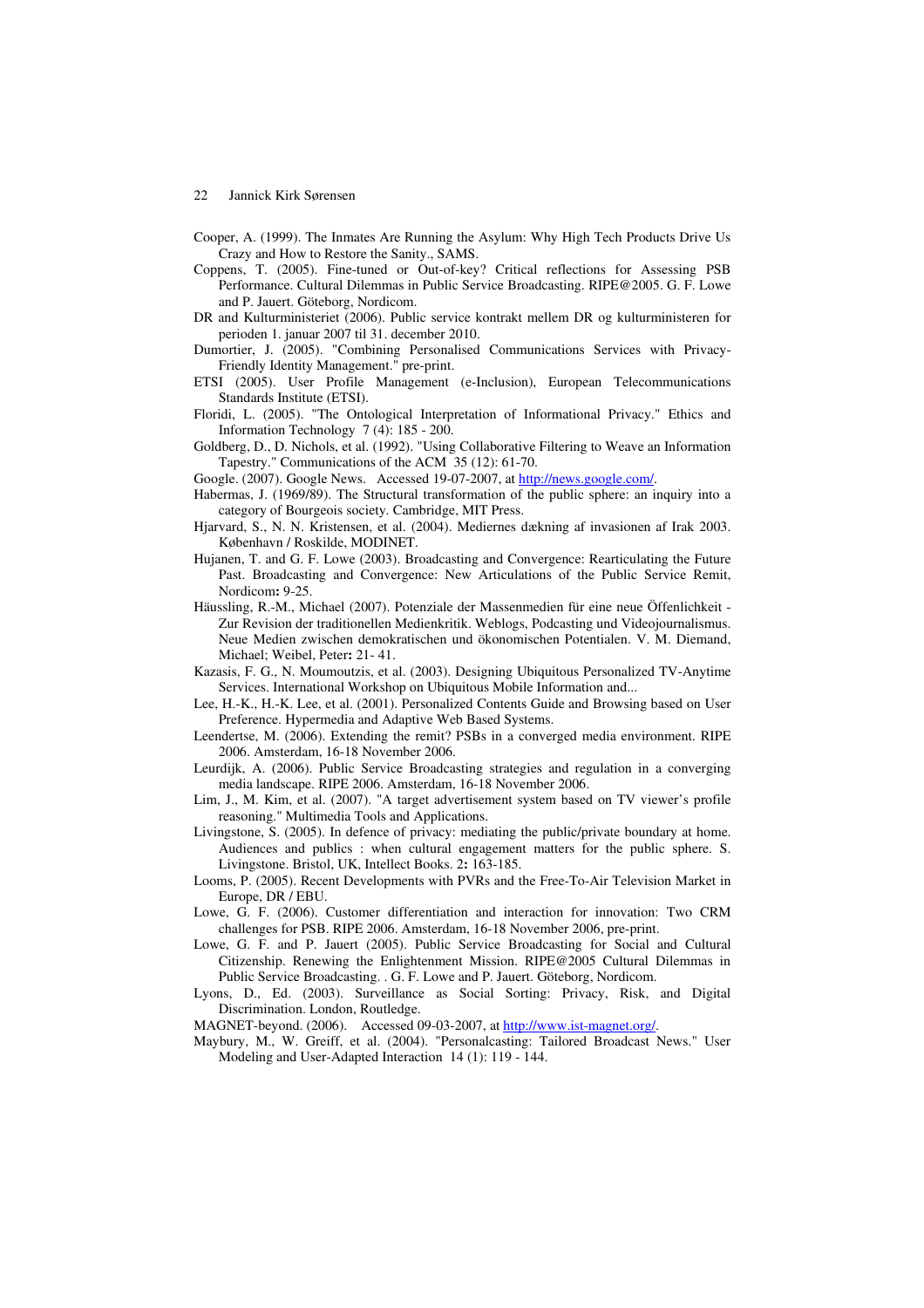- McNair, B. (2005). Which Publics, What Services? British Public Service Broadcasting Beyond 2006. RIPE@2005 Cultural Dilemmas in Public Service Broadcasting. . G. F. Lowe and P. Jauert. Göteborg, Nordicom.
- Moor, J. H. (1997). "Towards a theory of privacy in the information age." SIGCAS Comput. Soc. 27 (3): 27-32.
- Murdock, G. (2005). Building the Digital Commons. Public Broadcasting in the Age of the Internet. RIPE@2005 Cultural Dilemmas in Public Service Broadcasting. . G. F. Lowe and P. Jauert. Göteborg, Nordicom.
- Nissen, C. S. (2005). Epilogue: The Public Service Nun. A Subjective Tale of Fiction and Facts RIPE@2005 Cultural Dilemmas in Public Service Broadcasting. . G. F. Lowe and P. Jauert. Göteborg, Nordicom.
- Olesen, H., A. Hammershøj, et al. (2006). Deliverable D. 1.2.1.: The conceptual structure of user profiles. MAGNET beyond research project IST-507102. Lyngby, DTU.
- Picard, R. G. (2005). Audience Relations in the Changing Culture of Media Use. Why Should I Pay the Licence Fee? RIPE@2005 Cultural Dilemmas in Public Service Broadcasting. . G. F. Lowe and P. Jauert. Göteborg, Nordicom.
- Raskutti, B. and A. Beitz (1996). Acquiring user preferences for information filtering in interactive multi-media services. PRICAI'96: Topics in Artificial Intelligence**:** 47-58.
- Rentfrow, P. J. and S. D. Gosling (2003). "The do re mi's of everyday life: The structure and personality correlates of music preferences." Journal of Personality and Social Psychology 84: 1236-1256.
- Rich, E. (1981 / 1999). "Users are individuals: individualizing user models." International Journal of Human-Computer Studies 51 (2): 323-338.
- Rodríguez, M. d. B., M. J. Maña López, et al. (2001). A User Model Based on Content Analysis for the Intelligent Personalization of a News Service. User Modeling 2001: 8th International Conference, UM 2001, Sonthofen, Germany, July 13-17, 2001, Proceedings. Berlin / Heidelberg, Springer 216.
- Scannell, P. (2005). The Meaning of Broadcasting in the Digital Era. RIPE@2005 Cultural Dilemmas in Public Service Broadcasting. . G. F. Lowe and P. Jauert. Göteborg, Nordicom.
- Schultz, I. (2006). Bag nyhederne værdier, idealer og praksis, Forlaget Samfundslitteratur.
- Shapiro, A. (1999). The Control Revolution. New York, PublicAffairs.
- Smyth, B. and P. Cotter (2000). "A Personalized TELEVISION LISTINGS SERVICE." Communications of the ACM 43 (8): 107-111.
- Spangler, W. E., M. Gal-Or, et al. (2003). "Using data mining to profile TV viewers." Commun. ACM 46 (12): 66-72.
- Spangler, W. E., K. S. Hartzel, et al. (2006). "Exploring the privacy implications of addressable advertising and viewer profiling." Commun. ACM 49 (5): 119-123.
- Spiekermann, S. and F. Pallas (2006). "Technology paternalism wider implications of ubiquitous computing." Poiesis & Praxis: International Journal of Technology Assessment and Ethics of Science 4 (1): 6-18.
- Steemer, J. (2003). Public Service Broadcasting Is Not Dead Yet. Strategies in the 21st Century. Broadcasting & Convergence: New Articulations of the Public Service Remit. G. F. Lowe and T. Hujanen. Kungälv, NORDICOM, Göteborg Universitet, Sweden**:** 123-137.
- Søndergaard, H. (1999). Public service ved vejs ende. Public service-TV. U. Carlsson. Göteborg, Nordicom**:** 21-29.
- Thompson, P. B. (2001). "Privacy, secrecy and security." Ethics and Information Technology 3  $(1): 13-19.$
- Tracey, M. (1998). The Decline and Fall of Public Service Broadcasting. New York, Oxford University Press.
- Vedder, A. (1999). "KDD: The Challenge to Individualism." Ethics and Information Technology 1: 275-281.